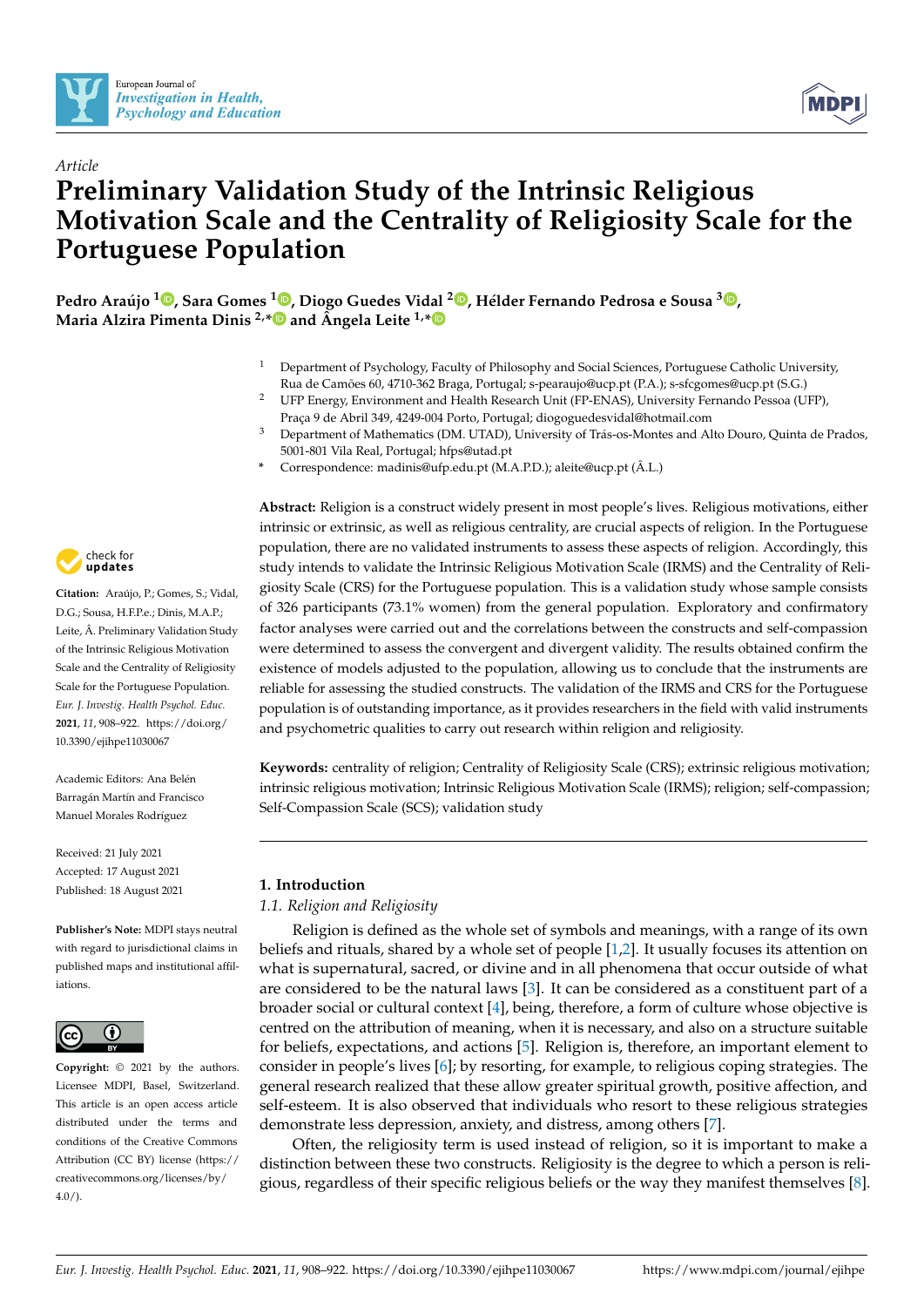Religiosity refers to the type of subjective response that the individual elaborates when searching for existential meaning, which is also underlying a transcendent entity [\[9\]](#page-12-8). Thus, religiosity is the subjective component of religion, exposing the idiosyncratic psychological and human reality of the individual in the search for meaning and having in the answer, a dimensional base that transcends the individual [\[9\]](#page-12-8). Within the sphere of religiosity, one can distinguish the concept of religious identity, i.e., the importance of belonging to a religious group, and religious practice, i.e., the involvement of group members in their devotion and in following religious laws, identifying themselves with the same religious practice [\[10](#page-12-9)[,11\]](#page-12-10).

#### *1.2. Psychology of Religion*

"The psychology of religion consists of the systematic application of psychology's methods and interpretive frameworks to the broad domain of religion" [\[12\]](#page-12-11) (p. 1). Some psychologists have characterized religious beliefs as pathological [\[13\]](#page-12-12). According to Freud, the concept of God is essentially the product of an unconscious anthropomorphic construct. Researchers who study the psychology and neuroscience of religion found that religion may be a by-product of the way our brains work. Additionally, people also have a bias for believing in the supernatural [\[14\]](#page-12-13). The cognitive science of religion explores causal explanations of religious influence (thoughts, ideas, practices, and experiences) [\[15\]](#page-12-14) and Kelemen and Rosset  $[16]$  (p. 1) showed that, in situations of high cognitive demand, even science-educated adults present signs of "scientifically unwarranted teleological explanations as correct".

The psychology of religion is not just dedicated to studying religious identity, religious practice, and beliefs. It is also dedicated to studying non-believers and non-religion [\[2](#page-12-1)[,17\]](#page-12-16). In fact, non-belief development is based on psychological mechanisms that support sceptical thinking and critical reasoning, reducing the plausibility of religious ideas [\[17\]](#page-12-16). Ac-cording to Anczykand and Grzymała-Moszczyńska [\[18\]](#page-12-17), contemporary psychology of religion faces many challenges, namely, cross-disciplinary interconnections, responses to societal challenges, and research methodology. This last challenge includes the development and validation of instruments to better study the phenomenon of religiosity from a psychological perspective.

#### *1.3. Religious Motivation*

Depending on the type of motivation towards religion that a subject incorporates, two types of orientation can be found, intrinsic and extrinsic. An intrinsic orientation refers to taking religion as a motivation for life [\[19\]](#page-12-18), and someone who has this type of orientation tends to be motivated by spiritual goals [\[20](#page-12-19)[,21\]](#page-12-20). Someone oriented towards intrinsic religiosity may be motivated by issues related to religious identity because a person with this orientation acts as if they lived the religion [\[22,](#page-12-21)[23\]](#page-12-22). On the opposite pole, an extrinsic orientation is defined as one in which religion is used in order to achieve a state of well-being [\[19\]](#page-12-18), thus fulfilling some socialization or status needs [\[20\]](#page-12-19). Thus, a type of extrinsic orientation uses religion as a way to obtain approval and support, focusing only on the behavioural and social aspects of religion [\[8\]](#page-12-7). Briefly, the one who is intrinsically motivated lives religion, and the one who is extrinsically motivated uses religion [\[20\]](#page-12-19).

One of the instruments that is most frequently used in order to measure religiosity is based on Gordon Allport's [\[20](#page-12-19)[,24\]](#page-13-0) proposal to attribute these two dimensions to this construct: intrinsic and extrinsic [\[8\]](#page-12-7). With relation to the measurement of religiosity itself, some studies show that female individuals tend to exhibit a higher level of religiosity than men [\[25,](#page-13-1)[26\]](#page-13-2) and a lower level of extrinsic religiosity [\[22,](#page-12-21)[27\]](#page-13-3). In contrast, some authors did not find any relationship between religion and gender [\[28\]](#page-13-4), and others did not find significant gender differences in intrinsic religiosity [\[22\]](#page-12-21) although it should be noted that, in the latter case, the sample used mainly included males.

Batson [\[29\]](#page-13-5) considered that Allport [\[20\]](#page-12-19) should have included facets of mature religion in his measurement of intrinsic religiosity. To fill this gap, Batson et al. [\[30](#page-13-6)[,31\]](#page-13-7) suggested a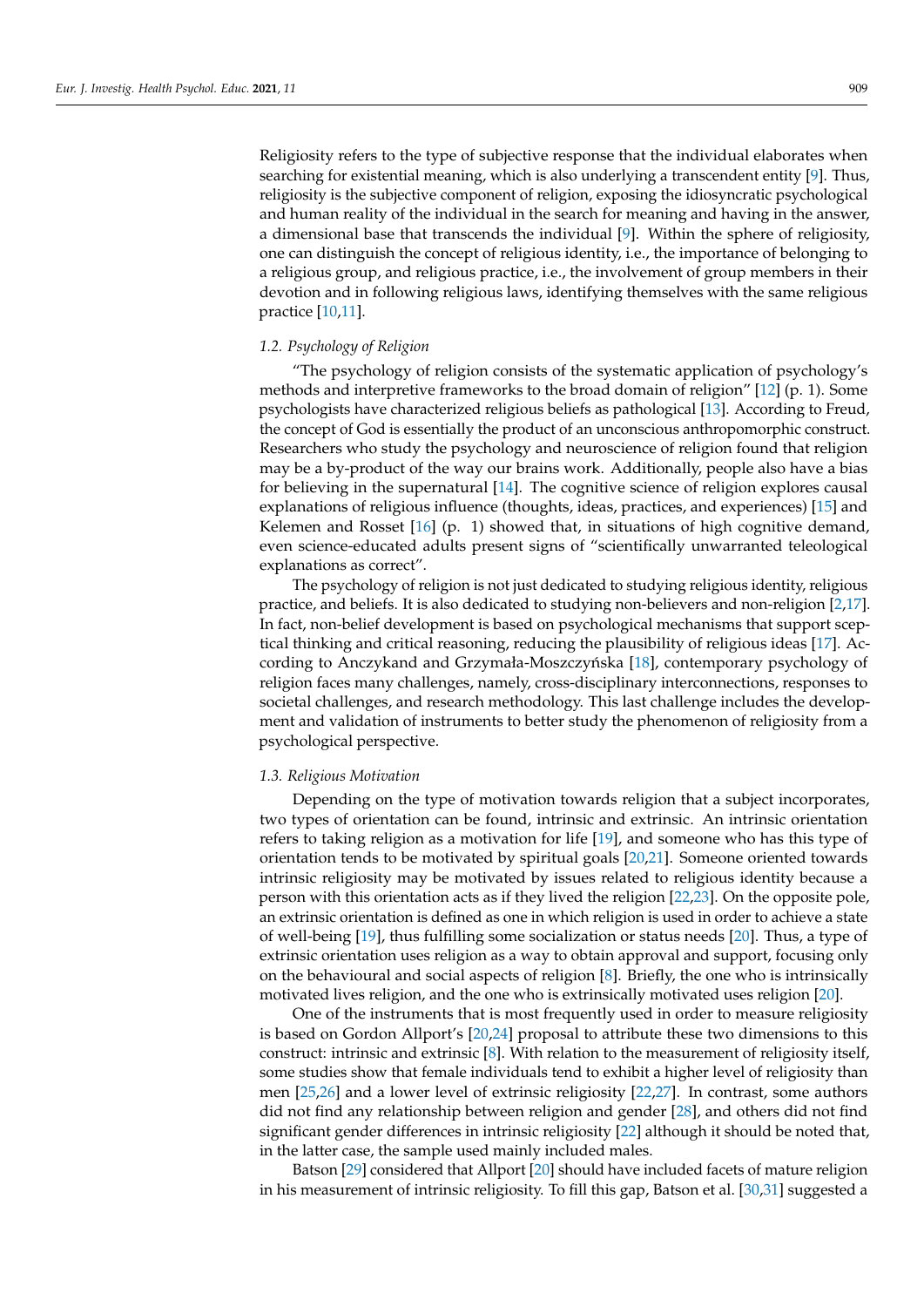new religious motivation called "Quest." Quest assesses religious orientation that "involves honestly facing existential questions in all their complexity, while at the same time resisting clear-cut, pat answers"  $[30]$  (p. 166). In sum, Quest is a form of religiosity that views questions and their answers as of equal importance [\[30,](#page-13-6)[31\]](#page-13-7).

#### *1.4. Centrality of Religiosity*

Huber [\[32\]](#page-13-8) introduced the concept of the centrality of religiosity, affirming the importance of religious constructs among other constructs in someone's personality. The centrality of religiosity is related to the effectiveness of religion. The more central the religion, the greater its impact on a person's experience and behaviour [\[33\]](#page-13-9). A similar idea was described by Park [\[34\]](#page-13-10), who stated that religious meaning systems are the lens through which experiences are interpreted and assessed. Huber [\[32\]](#page-13-8) was inspired by Glock [\[35\]](#page-13-11), whose approach has its origins in the sociology of religion, from the perspective of personality psychology, particularly influenced by the concepts of intrinsic and extrinsic religiosity authored by Allport and Ross [\[20\]](#page-12-19) and by the concepts of psychology of the personal religious construction system of Neff [\[36\]](#page-13-12). Religiosity is associated with resilience, a personality characteristic that reflects one's ability to effectively adjust and adapt to challenging the circumstances of life [\[37\]](#page-13-13). This association is strengthened by hope, as a mediator, and by positive affect (but not negative affect), as a moderator in the indirect effect of the religious meaning system to resilience through hope [\[37\]](#page-13-13). Stressful life events are often linked to psychological symptoms through their influence on meaning systems, i.e., an individual's views about the world, namely, religious meaning systems [\[38\]](#page-13-14). Besides, meaning violations and religious and or spiritual struggles arise, responding to stressful life events and are associated with Post Traumatic Stress symptoms [\[38\]](#page-13-14).

Glock [\[35\]](#page-13-11) defined five central dimensions of religiosity that constitute a general frame of reference for empirical research: the intellectual, ideological, ritualistic, experiential, and consequential dimensions. Stark and Glock [\[39\]](#page-13-15) eliminated the consequential dimension from the religiosity model and divided the ritual dimension into public and private practice, thus maintaining five dimensions. Glock's [\[35\]](#page-13-11) approach was essentially directed towards religious institutions and social expectations [\[33\]](#page-13-9).

#### *1.5. Self-Compassion*

Positive psychology is an area focused on enhancing a subject's strengths and values, not focusing on pathologies [\[40\]](#page-13-16). Thus, by enhancing, for example, high levels of mental well-being, positive psychology is able to prevent the appearance of problems related to mental health [\[41\]](#page-13-17). A construct of positive psychology that has been the focus of attention more recently is self-compassion as it demonstrates to be related to good mental health [\[42\]](#page-13-18). By self-compassion, the subject's ability to be kind and understanding with themselves and with their own weaknesses is understood, thus improving their mental suffering [\[43\]](#page-13-19). This construct implies that the subject has the ability to recognize that the pain and failure experienced are common to human experience and, therefore, not avoidable. It is also necessary to understand that self-compassion makes the subject aware of emotions, thus having the ability to face, without exaggeration or self-pity, certain thoughts and feelings that may be painful [\[44\]](#page-13-20). Finally, considering the expression of this construct through gender, Yarnell et al. [\[45\]](#page-13-21) found that male individuals tend to have a level of self-compassion slightly higher than females, a small, but yet significant difference. As mentioned above, being a construct of positive psychology, self-compassion can promote higher levels of mental well-being, so there must be a focus on further enhancing this construct in the lives of individuals and more specifically in the female population, when considering the results of general research.

#### *1.6. Religion and Self-Compassion*

With regard to religion and self-compassion, there are not many current studies that aim to understand the relationship between the two variables. Nevertheless, studies such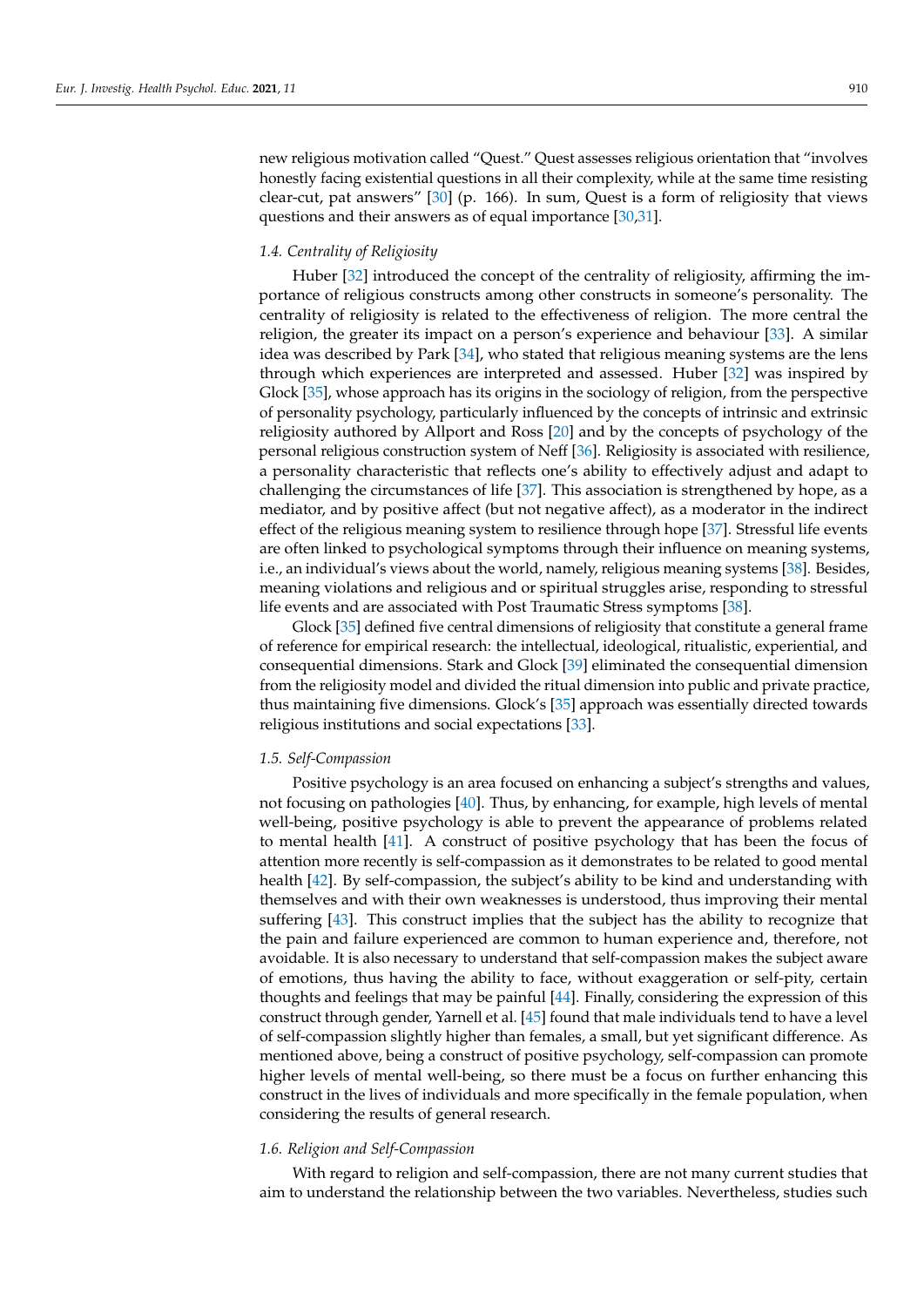as those by Ghorbani et al. [\[46\]](#page-13-22) found that self-compassion is positively correlated with attitudes towards religion and also with religious orientations, both intrinsic and extrinsic. In addition to this, other studies showed that self-compassion predicts stronger religious commitment and consequently better mental health [\[47\]](#page-13-23). Some studies also report that certain schools of religion emphasize self-compassion as a value, pointing out that, when associated with religious orientations, it can improve the individual's mental health [\[48](#page-13-24)[,49\]](#page-13-25). This is evidenced as these schools claim that God expresses compassion towards human beings and, therefore, we should not blame ourselves for the problems that overtake us [\[2\]](#page-12-1). Based on this, authors such as Rezapour-Mirsaleh et al. [\[48\]](#page-13-24) seek to prove that an intervention in self-compassion based on religion can be effective for individuals who, in their lives, may have some kind of unresolved problem, preventing the emergence of problems related to mental health, such as mentioned by Forsman et al. [\[41\]](#page-13-17) about positive psychology.

#### *1.7. Objective and Hypotheses*

The general objective of this study is to validate the Intrinsic Religious Motivation Scale (IRMS) (10-item version) and the Centrality of Religiosity Scale (CRS) (5-item version) for the Portuguese population, assuming that a good adjustment model will be found for each of these scales (*H1*) and that these scales would present a good convergent and divergent validity (*H2*).

#### **2. Materials and Methods**

This is a cross-sectional validation study, of a quantitative nature, the collection of data on the issues under study being carried out in a single moment.

## *2.1. Procedure*

All procedures carried out in this study are in accordance with the Declaration of Helsinki [\[50\]](#page-13-26), and this study was approved by the Ethics Committee of the Regional centre of Braga, Universidade Católica Portuguesa in 2020 January (date acting as reference ID). Authorization was requested, and granted, from the authors of the original scales. The scales were translated and back-translated by researchers, a theologian, and two bilingual psychologists. First, they were freely translated into Portuguese by two researchers separately. Then, the two versions were compared and a consensus was reached. Finally, this version was translated into English by a third investigator and compared with the original version. Data collection took place through the Google Forms online platform and the questionnaire was disseminated via email and through social networks. The questionnaire includes informed consent in which the main objective of the investigation is defined and the confidentiality and anonymity of the data are guaranteed. The participant must give his consent in order to proceed with the participation.

#### *2.2. Instruments*

## 2.2.1. Socio-Demographic Questionnaire

In order to characterize the sample of this study, socio-demographic information was collected including age, gender (0—male; 1—female), number of years of education, marital status (0—no affective relationship; 1—with an emotional relationship) and occupation (0—inactive; 1—active).

## 2.2.2. Intrinsic Religious Motivation Scale (IRMS)

The Intrinsic Religious Motivation Scale (IRMS) was developed by Hoge [\[28\]](#page-13-4) in order to address the lack of properly validated measurement scales of religiosity, having been conceived in line with the intrinsic religiosity conceptualized by Allport [\[51\]](#page-13-27). At the time of its design, a preliminary validation questionnaire included 30 items, plus eight from the study by Allport and Ross [\[20\]](#page-12-19). The remaining 22, out of 38, were designed from scratch. After correlations with 21 items from the Feagin [\[52\]](#page-13-28) scale and nine items out of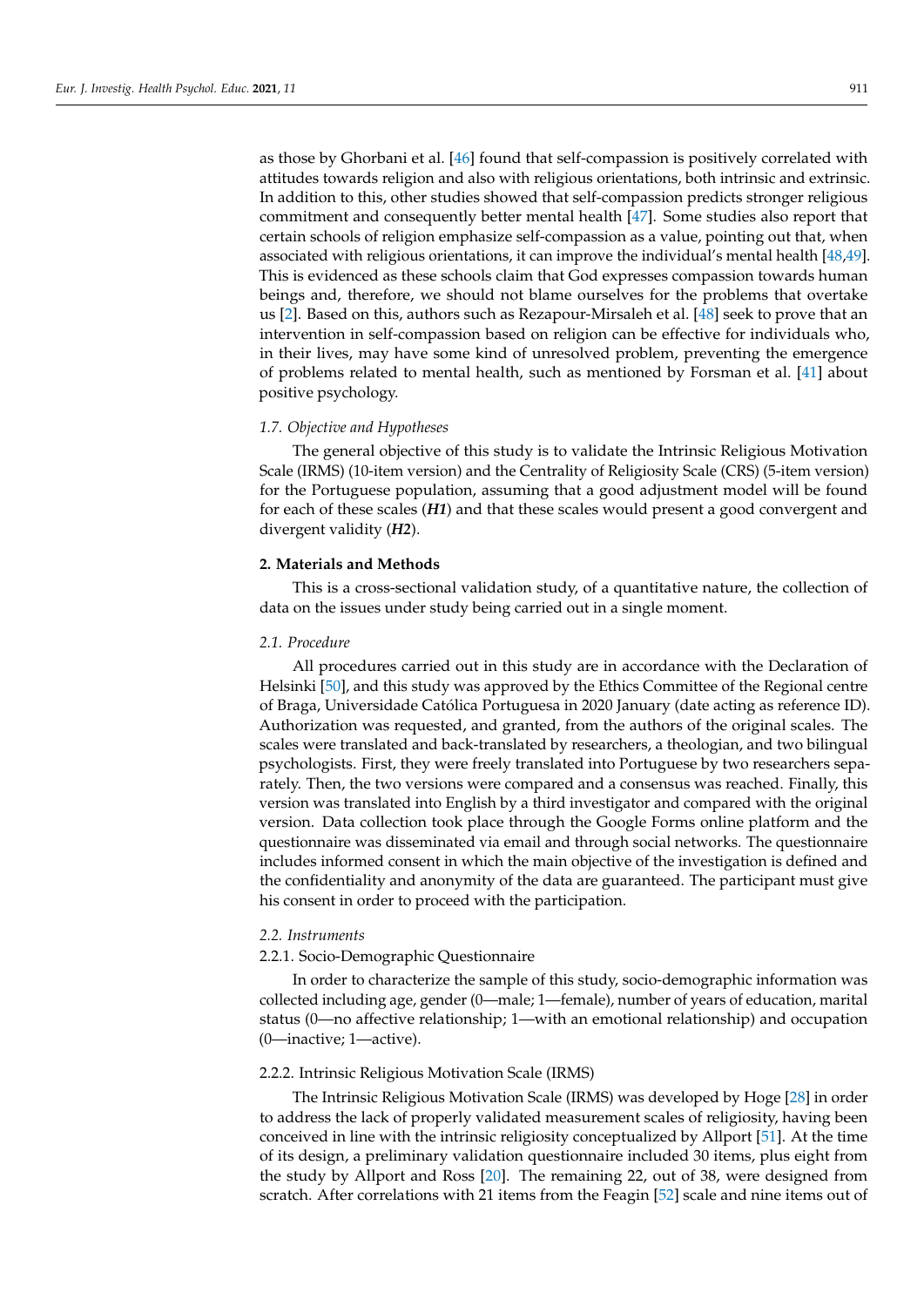the 22 previously introduced, a final version with 30 items was obtained. Finally, items that intending to know the frequency of going to church and religious reading, not previously considered, were included. The long version of this scale consists of 30 items and has two dimensions, i.e., intrinsic religiosity and extrinsic religiosity. Regarding the response modalities, for the first 28 items, they appear on a Likert scale with 4 responses: completely agree, agree, disagree, and completely disagree, with a score of 1, 2, 4, and 5, respectively, for each response. Items 29 and 30 have four possible answers each, which are scored from 1 to 4. It should be noted that all items that assess the dimension of extrinsic religiosity, i.e., items 1, 4, 9, 10, 15 to 17, 20, 21, 23 to 25, 27, and 28) are inverted. With regard to the scale results, the total sum of the items must be averaged, interpreting that a higher score represents someone with extrinsic religiosity and vice versa. In turn, the short version of the scale is composed of only 10 of the 30 items, i.e., 3, 5, 6, 11 to 14, 21, 23, and 24, maintaining the response and assessment styles. Both versions of the scale have a reliability of 0.90.

#### 2.2.3. Centrality of Religiosity Scale (CRS)

The Centrality of Religiosity Scale (CRS) [\[32\]](#page-13-8) is a measure of the centrality and importance of religious meanings in individuality. It questions the general intensity of the dimensions of religiosity, extracting from it a measure of the centrality of religiosity. CRS is based on Charles Glock's [\[35\]](#page-13-11) multidimensional model of religion from the sociology of religion. Huber [\[32\]](#page-13-8) introduced the concept of the centrality of religiosity, affirming the importance of religious constructs among other constructs in someone's personality. The centrality of religiosity is related to the effectiveness of religion. The more central the religion, the greater its impact on a person's experience and behaviour [\[33\]](#page-13-9). Huber [\[32\]](#page-13-8) elaborated a proposal of five key dimensions of religiosity, considering the ideals of Allport and Ross [\[20\]](#page-12-19) and improving the dimensions listed by Glock [\[35\]](#page-13-11). This scale has been applied in more than 100 studies of sociology and psychology of religion and religious studies in 25 countries with a total of more than 100,000 participants [\[33\]](#page-13-9).

There are six versions of the CRS (CRS-5; CRSi-7; CRS-10; CRSi-14; CRS-15; and CRSi-20) [\[33\]](#page-13-9). CRS has several versions in order to broaden its field of applicability, having been originally developed to measure religiosity in a monotheistic context of God, i.e., Judaism, Christianity, and Islam. In addition, there are other religions, for example in the East and other new religions in the West, which are based on meditation and another divine concept. In order to generalize these concepts, some changes were made, such as changing the expression "God" to "God or something divine" [\[33\]](#page-13-9).

CRS-5 [\[33\]](#page-13-9) is the less extensive CRS version, consisting of 5 items, measuring the different dimensions mentioned before, i.e., intellect, ideology, public practice, private practice, and religious experience. The response modalities for items 1 and 2 range from 1 to 5, i.e., never too often. Response modalities for item 3 range from 1 to 5, i.e., not at all too much. The response modality for item 4 varies from 1 to 6, i.e., never to more than once a week. The response modalities for item 5 range from 1 to 8, i.e., never to several times a day. The scale score results from the average value of the answers, giving rise to three distinct groups: very religious individuals (scoring between 4 and 5 values), religious individuals (scoring between 2.1 and 3.9 values), and non-religious individuals (scoring between 1 and 2 values). CRS-5 scale achieved good levels of internal consistency, with a Cronbach's alpha  $(\alpha)$  coefficient of 0.85, according to Huber and Huber [\[33\]](#page-13-9).

#### 2.2.4. Self-Compassion Scale (SCS)

According to Neff [\[36\]](#page-13-12), compassion is understood as the desire to alleviate the other's anguish. On the other hand, self-compassion refers to the same need, but focused on the self, resorting to feelings of care and kindness in the face of the suffering that the self may experience. The Self-compassion Scale (SCS), which will be used as a measurement instrument for compassion, was originally developed and validated by Neff [\[36\]](#page-13-12). In SCS, the author embraced three main components in his definition of self-compassion, i.e., self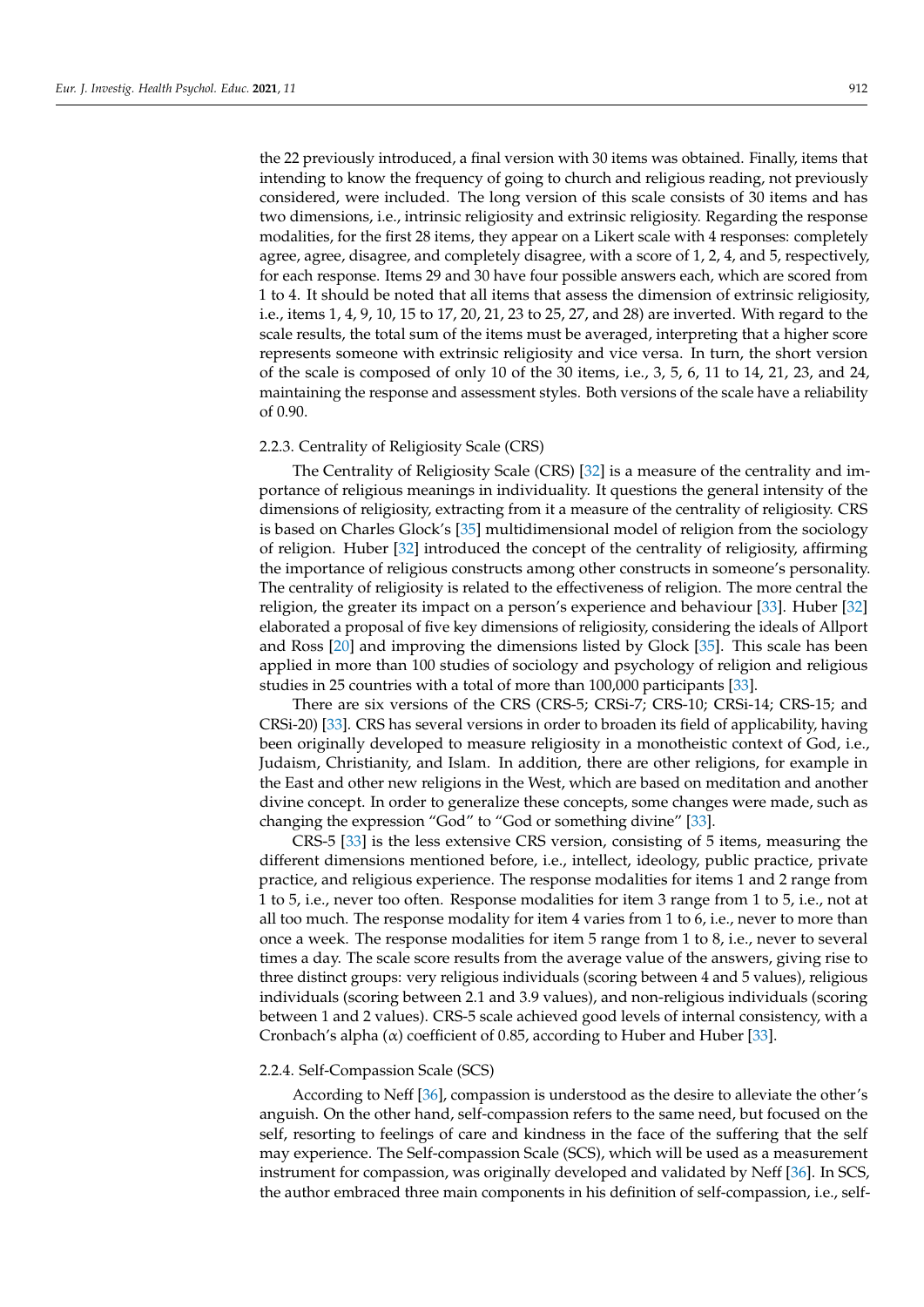kindness, common humanity, and mindfulness. This instrument originally has 26 items that assess three dimensions: self-kindness (*α* = 0.78) vs. self-judgment (*α* = 0.77); common humanity ( $\alpha = 0.80$ ) vs. isolation ( $\alpha = 0.79$ ) and mindfulness ( $\alpha = 0.75$ ) vs. identification (*α* = 0.81). A five-point Likert-type response scale is presented for each item, ranging from 1, almost never, to 5, almost always. In general, the SCS demonstrated good internal consistency ( $\alpha$  = 0.92). It is noteworthy the existence of a less extensive version, authored by Raes et al. [\[53\]](#page-13-29), containing 12 items, two for each dimension—this was not used because the long version was used for the Portuguese population in the adaptation [\[54\]](#page-13-30). In this Portuguese adaptation, the same dimensions and the same number of items were maintained, as well as the response modality of the long scale, with a very good level of general internal consistency ( $\alpha$  = 0.92).

#### *2.3. Participants*

The sample consists of 326 participants and the presence of a greater number of female subjects is highlighted, as well as a large majority of active subjects. The mean age is about 31 years old, meaning that most of the sample is in a romantic relationship (Table [1\)](#page-5-0).

<span id="page-5-0"></span>

| <b>Variables</b>             | M     | <b>SD</b> | Min | Max |
|------------------------------|-------|-----------|-----|-----|
| Age (years)                  | 31.49 | 13.56     | 17  | 73  |
| Education (years)            | 14.80 | 4.61      | 1   | 55  |
| Gender                       | N     | $\%$      |     |     |
| Male                         | 88    | 26.9      |     |     |
| Female                       | 238   | 73.1      |     |     |
| Marital status               |       |           |     |     |
| No effective relationship    | 114   | 35        |     |     |
| In an effective relationship | 212   | 65        |     |     |
| Occupation                   |       |           |     |     |
| Inactive                     | 23    | 7.1       |     |     |
| Active                       | 326   | 92.9      |     |     |

Note: *M =* Mean; *SD* = Standard deviation; *Min* = Minimum; *Max* = Maximum.

#### *2.4. Statistical Analysis*

The data referring to the sample of this study were treated using the statistical analysis software Statistical Package for Social Sciences (SPSS, version 27) and AMOS, also version 27. The analyses carried out in this study were descriptive analyses (mean, deviationstandard, minimum and maximum, asymmetry and kurtosis), Cronbach's alpha reliability analyses, and correlation analyses (Pearson's r and Spearman's rho). To proceed with the validation of the IRMS and the CRS, multivariate techniques were used. More specifically a factor analysis was used, firstly carrying out an exploratory factor analysis (EFA) in order to reduce and identify the variables, grouping them into factors that may be more representative and, finally, a confirmatory factor analysis (CFA) was carried out in order to confirm whether the model found in the previous analysis presents good quality.

EFA (maximum likelihood) with principal component analysis (PCA) was carried out for the 21 motivation items by running an orthogonal Varimax rotated analysis to obtain a factor structure for the variables in the study. Sample adequacy was assessed using Kaiser-Meyer-Olkin (KMO) value [\[55\]](#page-13-31) and Bartlett's Test of Sphericity [\[56\]](#page-13-32). Factors were assessed using Eigenvalues higher than 1 [\[57\]](#page-13-33) and a minimum of 3 items per factor [\[58\]](#page-13-34). Items were removed based on commonalities (<0.30), factor loadings (<0.40), matrix correlation (<0.30), and if Cronbach's alpha increased, the item is deleted.

CFA with a robust maximum likelihood estimation was conducted with the Satorra and Bentler [\[59\]](#page-13-35) corrected chi-square values (*χ*2 < 2) being applied using AMOS 27. Comparative fit index (CFI), Tucker–Lewis index (TLI), and the root mean square error of approximation (RMSEA) were used to assess overall global model fit. Higher values for CFI and TLI and lower values for RMSEA indicated a better fit. CFI and TLI  $\geq 0.90$  and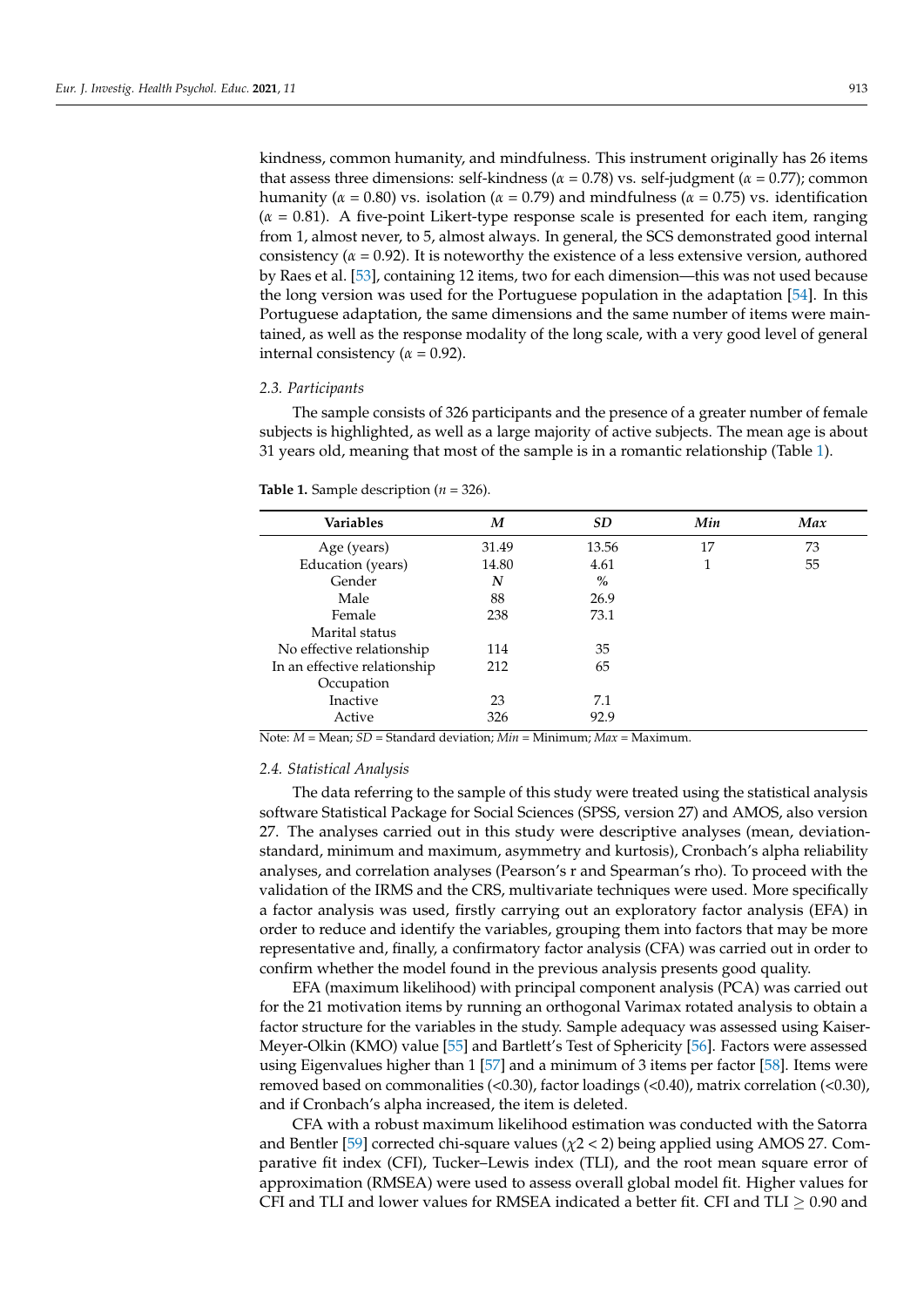RMSEA  $\leq$  0.08 were criteria for adequate model fit, whereas CFI and TLI  $\geq$  0.95 and RMSEA  $\leq$  0.06 were criteria for well-fitting models [\[60\]](#page-14-0). Browne and Cudeck [\[61\]](#page-14-1) used the definition of "close fit", being that PCLOSE gives a test of close fit ( $\geq$ 0.05). Standardized Root Mean Square (SRMR) allows assessing the average magnitude of the discrepancies between observed and expected correlations as an absolute measure of (model) fit criterion, and it should present <0.08 value [\[62\]](#page-14-2).

Convergent validity was calculated by composite reliability (CR) and average variance extracted (AVE) values. Discriminant validity was assessed by the square roots of the AVE values and its comparison with IRMS and SCS, and CRS and SCS dimensions crosscorrelations (Pearson correlation). CR should be from 0.60 and above, depending upon how many items the scale has. Smaller numbers of scale items tend to result in lower reliability levels, while larger numbers of scale items tend to have higher levels. The value of AVE for each construct should be at least 0.50 [\[63\]](#page-14-3). The square root of AVE should be larger than the surrounding numbers in the correlation table. Significance was set at  $p < 0.05$ .

#### **3. Results**

## *3.1. Validation of Intrinsic Religious Motivation Scale (10 Items)*

3.1.1. Exploratory Factor Analysis (EFA)

Considering the ten-item version, an EFA was performed (Table [2\)](#page-6-0) in which the items were distributed by two factors; items that constitute factor 1 refer to intrinsic motivation, and those that contribute factor 2 to extrinsic motivation, explaining 67.08% of the total variance, showing good psychometric qualities.

**Table 2.** Exploratory Factor Analysis of the Intrinsic Religious Motivation Scale (IRMS) (10 items), (*n* = 326).

<span id="page-6-0"></span>

| <b>Items</b>                                                                   | h <sup>2</sup>                                                 | L1      | L2      |  |
|--------------------------------------------------------------------------------|----------------------------------------------------------------|---------|---------|--|
| 3. My faith involves all my life.                                              | 0.68                                                           | 0.82    | $-0.07$ |  |
| 5. One should seek God's guidance when making every important decision.        | 0.74                                                           | 0.86    | $-0.01$ |  |
| 6. I experience the presence of the Divine in my life.                         | 0.75                                                           | 0.87    | $-0.01$ |  |
| 11. My faith sometimes restricts my actions.                                   | 0.41                                                           | 0.63    | $-0.14$ |  |
| 12. Nothing is as important to me as serving God as best as I know how.        | 0.78                                                           | 0.87    | 0.17    |  |
| 13. I try hard to carry my religion over into all my other dealings in life.   | 0.77                                                           | 0.87    | 0.10    |  |
| 14. My religious beliefs are what really lie behind my whole approach to life. | 0.73                                                           | 0.84    | 0.16    |  |
| 21. It doesn't matter so much what I believe as long as I lead a moral life.   | 0.44                                                           | 0.08    | 0.66    |  |
| 23. Although I am a religious person, I refuse to let religious considerations | 0.70                                                           | $-0.08$ | 0.83    |  |
| influence my everyday affairs.                                                 |                                                                |         |         |  |
| 24. Although I believe in my religion, I feel there are many more important    | 0.70                                                           | 0.05    | 0.84    |  |
| things in life.                                                                |                                                                |         |         |  |
| Eigenvalues                                                                    |                                                                | 4.80    | 1.90    |  |
| Total explained variance (%)                                                   |                                                                | 48.08   | 19.00   |  |
| Correlational matrix range [0.30-0.90]                                         | 0.325-0.764 except items 21, 23, 24                            |         |         |  |
|                                                                                | (correlated with each other)                                   |         |         |  |
| Determining value [above 0.00001]                                              | 0.003                                                          |         |         |  |
| Bartlett's Test of Sphericity $(df)$ ; $p < 0.05$                              | $1845.34(45)$ ; <0.00                                          |         |         |  |
| Kaiser-Meyer-Olkin (KMO) measure (above 0.50)                                  | 0.88                                                           |         |         |  |
| Diagonal element of the anti-correlational matrix (above 0.50)                 | $0.58 - 0.94$                                                  |         |         |  |
| Cronbach's alpha $(\alpha)$                                                    | 0.84, if items 21, 23, 24 are deleted then<br>0.85, 0.86, 0.85 |         |         |  |

*Notes: h*<sup>2</sup> = Extracted communality coefficients; *LD* = Structure coefficients; *α* = Cronbach's alpha.

## 3.1.2. Confirmatory Factor Analysis (CFA)

AFC was carried out based on this last ten-item model. It was noticed that without modification indices the value of the model was not good [*χ*2(34) = 4.14; *p* < 0.000; CFI = 0.94;  $TLI = 0.92$ ; RMSEA =  $0.10$ ; PCLOSE =  $0.000$ ; SRMR =  $0.058$ ]. Therefore, the modification index was used and established the correlations between the errors, as shown in Figure [1,](#page-7-0) in which it was found that IRMS had a good fit model  $[\chi2(28) = 2.56; p < 0.000; CFI = 0.98;$  $TLI = 0.96$ ; RMSEA =  $0.07$ ; PCLOSE =  $0.05$ ; SRMR =  $0.05$ ], although the modification indices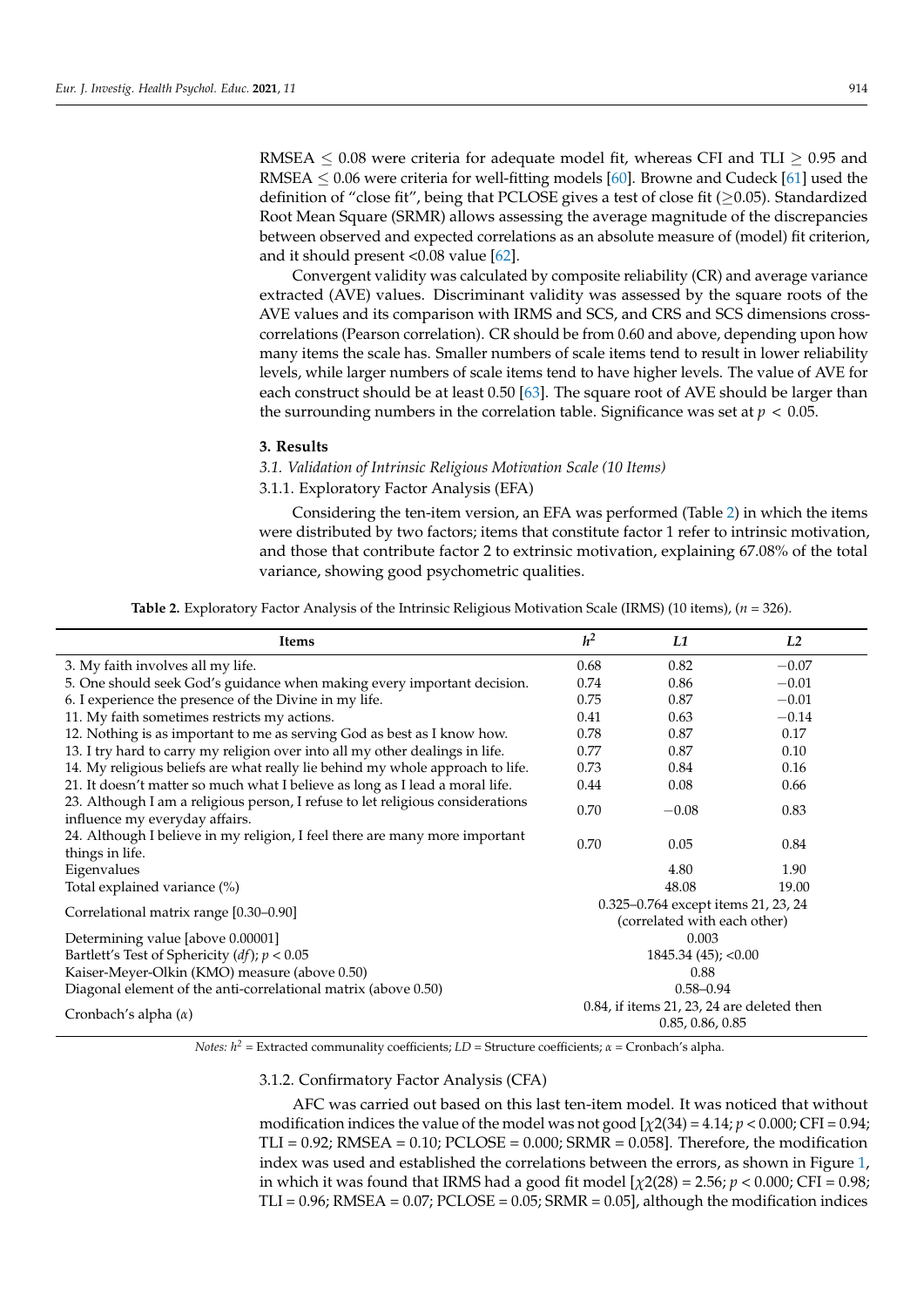have suggested correlations between some errors, which were accepted because they occur within the same factor, except for the correlation between the error in item 11 and the error in item 24 (Figure 1).

<span id="page-7-0"></span>

**Figure 1.** Confirmatory Factor Analysis of the Intrinsic Religious Motivation Scale (IRMS) (10 **Figure 1.** Confirmatory Factor Analysis of the Intrinsic Religious Motivation Scale (IRMS) (10 items),  $(n = 326)$ .

Tabl[e 3](#page-7-1) shows the descriptive analysis of the total and respective factors of the 10-item version of the IRMS according to the model found after EFA and CFA. Based on this, it is possible to verify satisfactory levels of reliability, the only lowest being the extrinsic factor. In this way, it was possible to replicate the structure proposed by the authors and achieve a proper separation of the two types of items, i.e., intrinsic and extrinsic.

<span id="page-7-1"></span>**Table 3.** Descriptive statistics of the Portuguese version of the Intrinsic Religious Motivation Scale (IRMS) (10 items).

| Variables         | М    | SD   | Min  | Max  | Min  | Max  | α    |
|-------------------|------|------|------|------|------|------|------|
| <b>Total IRMS</b> | 3.24 | 0.89 | 1.20 | 5.00 | 1.20 | 5.00 | 0.85 |
| Intrinsic IRMS    | 3.26 | 1.17 | 1.00 | 5.00 | 1.00 | 5.00 | 0.92 |
| Extrinsic IRMS    | 3.18 | 1.09 | 1.00 | 5.00 | 1.00 | 5.00 | 0.68 |

Note: *M =* Mean; *SD* = Standard deviation; *Min* = Minimum; *Max* = Maximum; *α* = Cronbach's alpha.

## *3.2. Validation of Centrality of Religiosity Scale (5 Items)*

3.2.1. Exploratory Factor Analysis (EFA)

In the EFA of the CRS (Table [4\)](#page-8-0), a structure was found in which the 5 items were grouped into a dimension, explaining 70.73% of the total variance.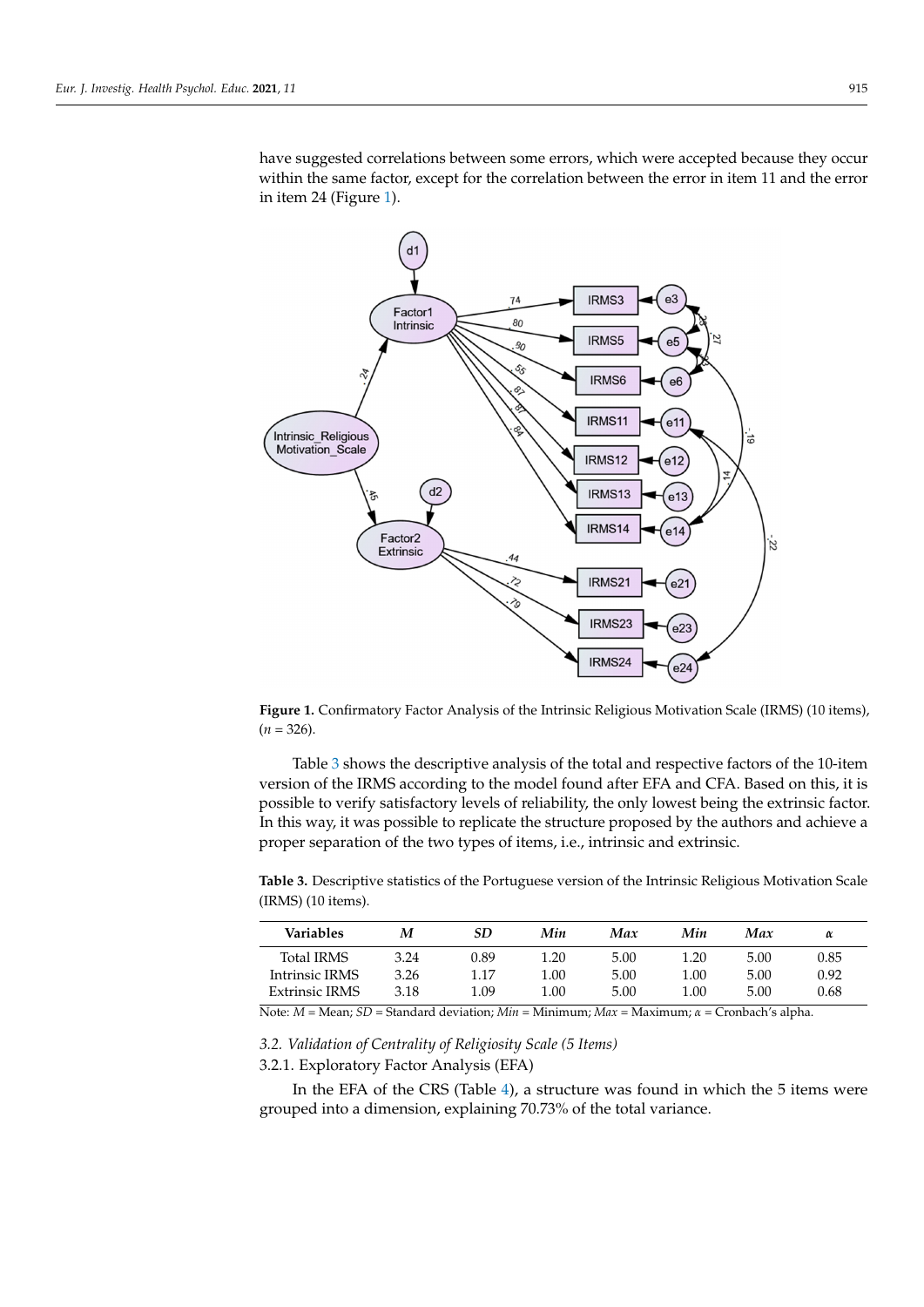<span id="page-8-0"></span>

| <b>Variables</b>                                                                                                                 | h <sup>2</sup> | L1                    |
|----------------------------------------------------------------------------------------------------------------------------------|----------------|-----------------------|
| 1. How often do you think about religious issues?                                                                                | 0.71           | 0.84                  |
| 2. To what extent do you believe that God or something divine exists?                                                            | 0.77           | 0.88                  |
| 3. How often do you take part in religious services?                                                                             | 0.57           | 0.76                  |
| 4. How often do you pray?                                                                                                        | 0.70           | 0.84                  |
| 5. How often do you experience situations in which you have the feeling that God or<br>something divine intervenes in your life? | 0.79           | 0.89                  |
| Eigenvalues                                                                                                                      |                | 3.54                  |
| Total explained variance (%)                                                                                                     |                | 70.73                 |
| Correlational matrix range [0.30-0.90]                                                                                           |                | $0.52 - 0.80$         |
| Determining value [above 0.00001]                                                                                                |                | 0.048                 |
| Bartlett's Test of Sphericity $(df)$ ; $p < 0.05$                                                                                |                | $977.45(10)$ ; <0.001 |
| Kaiser-Meyer-Olkin (KMO) measure (above 0.50)                                                                                    |                | 0.86                  |
| Diagonal element of the anti-correlational matrix (above 0.50)                                                                   |                | $0.82 - 0.90$         |
| Cronbach's alpha $(\alpha)$                                                                                                      |                | 0.89                  |

**Table 4.** Exploratory Factor Analysis of the Centrality of Religiosity Scale (CRS), 5 items (*n* = 326).

*Notes: h<sup>2</sup>* = Extracted communality coefficients; *LD* = Structure coefficients; *α* = Cronbach's alpha.

#### 3.2.2. Confirmatory Factor Analysis (CFA)

CFA of the 5 items for the Portuguese sample was carried out, with the objective of confirming the model found in the EFA. It was found that the CFA of the CRS presented an excellent adjustment model [*χ*2 (3) = 0.94; *p* < 0.42; CFI = 1; TLI = 1; RMSEA = 0.00;  $PCLOSE = 0.71$ ;  $SRMR = 0.09$ ], although the modification indices suggested correlations between some errors, which was accepted as they all occur within the same factor (Figure [2\)](#page-8-1). It was possible to replicate the structure proposed by the authors.

<span id="page-8-1"></span>

**Figure 2.** Confirmatory Factor Analysis of the Centrality Religiosity Scale (CRS) (5 items) ( $n = 326$ ).

Concerning the descriptive analysis of the total of the 5-item version of the CRS according to the model found after EFA and CFA,  $M = 3.24$ ,  $SD = 0.89$ ,  $MIN = 1$ , and Max = 5 were found. Regarding reliability, Cronbach's alpha values in the original version 0.85 and 0.89 in this study. were 0.85 and 0.89 in this study.

*3.3. Association between Intrinsic Religious Motivation Scale and the Centrality of Religiosity 3.3. Association between Intrinsic Religious Motivation Scale and the Centrality of Religiosity Scale and Sociodemographic Variables*

*Scale and Sociodemographic Variables*  Correlations were established between the two scales and sociodemographic variables. In these correlations, age is negatively and significantly correlated with the total IRMS  $(r = -0.20; p < 0.001)$  and with the intrinsic factor  $(r = -0.17; p < 0.001)$ . However, the IRMS (*r* = −0.20; *p* < 0.001) and with the intrinsic factor (*r* = −0.17; *p* < 0.001). However, the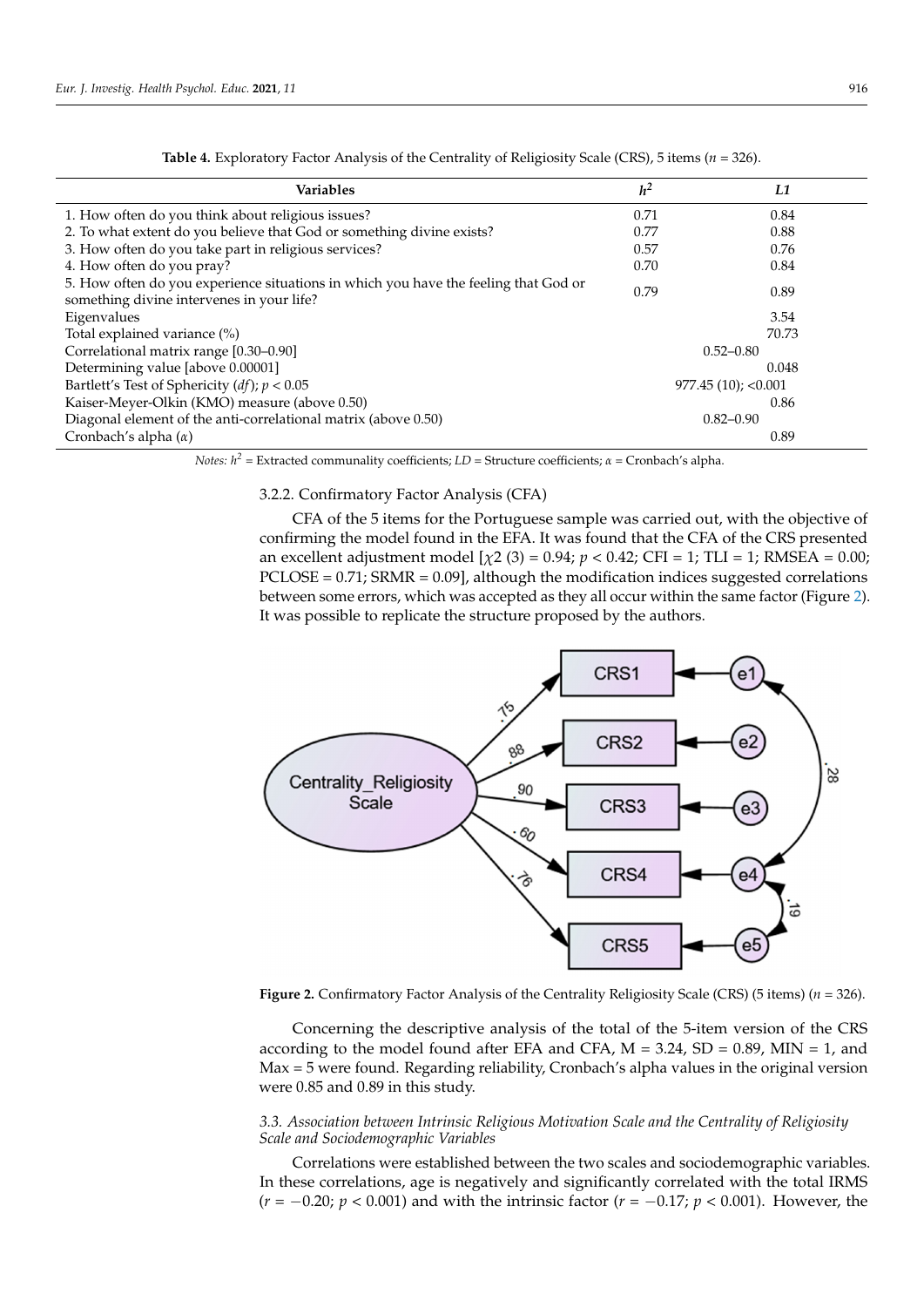value of correlations is low. Marital status is negatively and significantly correlated with the total IRMS ( $rs = -0.12$ ;  $p > 0.05$ ), with the intrinsic factor ( $r = -0.14$ ;  $p > 0.05$ ). Since the correlation between the 10-item version (total and subscales) correlated with marital status, a Student's *t*-test for independent samples was carried out. It was found that there are statistically significant differences between marital states regarding the full scale [*t*(198.40) = −2.42; *p* = 0.02; *d* = −0.30] and the intrinsic factor [*t*(324) = −2.50; *p* = 0.01; *d* = −0.29]. People who are in an emotional relationship score higher on both dimensions than those who are not.

Age is positively correlated with the centrality of religion (*r* = 0.24, *p* < 0.001). There are no statistically significant differences in the averages of centrality of religion as a function of gender. Marital status is significantly negatively correlated with the centrality of religiosity (*r* = −0.118; *p* < 0.05). Student's *t*-test was carried out considering the understanding of the described relationship and it was found that people who are not in an affective relationship (*M* = 3.09, *SD* = 1.17) have significantly higher values [*t*(324) = 2146; *p* = 0.033; *d* = 0.25] than those in an affective relationship  $(M = 2.81, SD = 1.10)$ .

#### *3.4. Association between Intrinsic Religious Motivation Scale and Self-Compassion Scale*

Table [5](#page-9-0) shows the descriptive statistics of the total SCS and respective dimensions (Table [5\)](#page-9-0) and its reliability. It is possible to verify that all dimensions, as well as the total SCS, present an adequate internal consistency, with values above 0.70 [\[64\]](#page-14-4). In turn, Cronbach's alpha values are close to the values of the original study [\[36\]](#page-13-12) and higher than the values obtained in the validation study of the scale for the Portuguese population [\[54\]](#page-13-30). Furthermore, it is possible to see that the dimensions with the highest averages are common humanity and mindfulness.

**Table 5.** Descriptive statistics of the Self-Compassion Scale (SCS) and reliability (*n* = 326).

<span id="page-9-0"></span>

| Instrument and<br><b>Subscales</b> | $M + SD$      | Min  | Max  | $\alpha$ <sup>*</sup> | $\alpha$ <sup>**</sup> | $\alpha$ <sup>***</sup> |
|------------------------------------|---------------|------|------|-----------------------|------------------------|-------------------------|
| Total SCS                          | $3.21 + 0.63$ | 1.38 | 5.00 | 0.92                  | 0.89                   | 0.91                    |
| Self-kindness                      | $3.17 + 0.85$ | 1.00 | 5.00 | 0.78                  | 0.84                   | 0.86                    |
| Self-judgment                      | $3.10 + 0.90$ | 1.00 | 5.00 | 0.77                  | 0.82                   | $0 - 84$                |
| Common humanity                    | $3.35 + 0.85$ | 1.00 | 5.00 | 0.80                  | 0.77                   | 0.79                    |
| Isolation                          | $3.20 + 0.96$ | 1.00 | 5.00 | 0.79                  | 0.75                   | 0.80                    |
| <b>Mindfulness</b>                 | $3.35 + 0.78$ | 1.00 | 5.00 | 0.75                  | 0.73                   | 0.75                    |
| Over identification                | $3.14 + 0.94$ | 1.00 | 5.00 | 0.81                  | 0.78                   | 0.80                    |

Note: *M* = Average; *SD* = Standard deviation; *Min* = Minimum; *Max* = Maximum; *α* = Cronbach's alpha; \* = values related to the study of Neff  $[36]$ <sup>\*\*</sup> = values related to the instrument validation study  $[54]$ ; \*\*\* = values referring to this study.

> Regarding the correlations between IRMS and SCS, there are positive and significant correlations between the extrinsic factor and the common humanity dimension  $(r = 0.19)$ ; *p* < 0.001) and mindfulness (*r* = −0.16; *p* < 0.05). There is also a negative and significant correlation between extrinsic factor and isolation ( $r = -0.12$ ;  $p < 0.05$ ) (Table [6\)](#page-10-0). CR, AVE, and the square root of AVE are above the recommended values. Thus, both convergent validity and discriminant validity were statistically verified.

#### *3.5. Association between the Centrality of Religiosity Scale and Self-Compassion Scale*

H2 predicted that a higher religiosity would be positively correlated with a higher self-compassion. This hypothesis was partially confirmed as there are only significant correlations between the CRS and the Total SCS and between the CRS and the SCS isolation subscale (Table [7\)](#page-10-1). CR, AVE, and the square root of AVE are above the recommended values. Thus, both convergent validity and discriminant validity were statistically verified.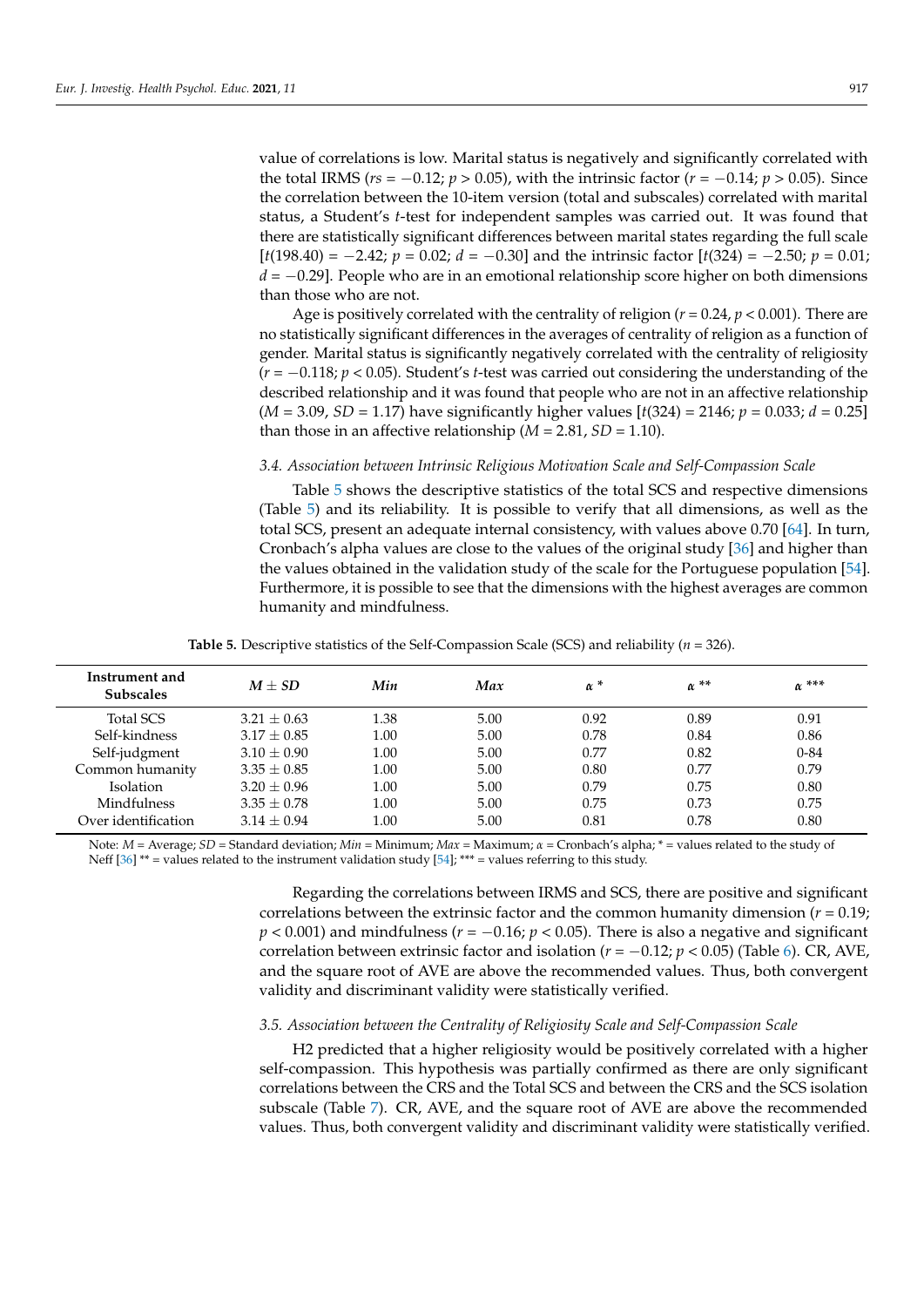| Variables                  |       |          |          |         |          |          |          |          | a         | 10        | <b>AVE</b> | CR    |
|----------------------------|-------|----------|----------|---------|----------|----------|----------|----------|-----------|-----------|------------|-------|
| 1 Total IRMS               | 0.814 | $0.93**$ | $0.41**$ | $-0.02$ | $-0.04$  | $-0.04$  | 0.07     | $-0.07$  | 0.00      | $-0.00$   | 0.662      | 0.951 |
| 2 Intrinsic IRMS           |       | 0.827    | 0.05     | $-0.03$ | $-0.09$  | 0.00     | $-0.00$  | $-0.03$  | $-0.05$   | 0.03      | 0.684      | 0,937 |
| 3 Extrinsic IRMS           |       |          | 0.781    | 0.02    | $0.12*$  | $-0.10$  | $0.19**$ | $-0.12*$ | 0.12      | $-0.08$   | 0.680      | 0.823 |
| 4 SCS Total                |       |          |          |         | $0.78**$ | $0.73**$ | $0.55**$ | $0.73**$ | $0.71**$  | $0.77**$  |            |       |
| 5 SCS Self-kindness        |       |          |          |         |          | $0.38**$ | $0.60**$ | $0.30**$ | $0.74$ ** | $0.34$ ** |            |       |
| 6 SCS Self-judgment        |       |          |          |         |          |          | 0.07     | $0.66**$ | $0.21$ ** | $0.67**$  |            |       |
| 7 SCS Common humanity      |       |          |          |         |          |          |          | 0.04     | $0.66**$  | $0.11*$   |            |       |
| 8 SCS Isolation            |       |          |          |         |          |          |          |          | $0.25**$  | $0.78**$  |            |       |
| 9 SCS Mindfulness          |       |          |          |         |          |          |          |          |           | $0.33**$  |            |       |
| 10 SCS Over identification |       |          |          |         |          |          |          |          |           |           |            |       |

Table 6. Correlations between the Intrinsic Religious Motivation Scale (IRMS) and the Self-Compassion Scale (SCS), Composite Reliability (CR), average variance extracted (AVE), and square roots of average variance extracted.

Notes: \* *p* < 0.05; \*\* *p* < 0.001; bold = square root of AVE.

Table 7. Correlations between the Centrality of Religiosity Scale (CRS) and the Self-Compassion Scale (SCS), Composite Reliability (CR), average variance extracted (AVE), and the square root of AVE.

<span id="page-10-1"></span><span id="page-10-0"></span>

| <b>Variables</b>          |       |          |           |           |           |           |           |           | <b>AVE</b> | CR    |
|---------------------------|-------|----------|-----------|-----------|-----------|-----------|-----------|-----------|------------|-------|
| 1 Total CRS               | 0.843 | $0.111*$ | 0.095     | 0.108     | $-0.006$  | $0.126*$  | 0.065     | 0.072     | 0.711      | 0.925 |
| 2 Total SCS               |       |          | $0.781**$ | $0.733**$ | $0.546**$ | $0.727**$ | $0.711**$ | $0.769**$ |            |       |
| 3 SCS Self-kindness       |       |          |           | $0.383**$ | $0.601**$ | $0.302**$ | $0.736**$ | $0.343**$ |            |       |
| 4 SCS Self-judgment       |       |          |           |           | 0.067     | $0.662**$ | $0.205**$ | $0.665**$ |            |       |
| 5 SCS Common humanity     |       |          |           |           |           | 0.04      | $0.662**$ | $0.114*$  |            |       |
| 6 SCS Isolation           |       |          |           |           |           |           | $0.247**$ | $0.776**$ |            |       |
| 7 SCS Mindfulness         |       |          |           |           |           |           |           | $0.332**$ |            |       |
| 8 SCS Over identification |       |          |           |           |           |           |           |           |            |       |

Notes:  $* p < 0.05$ ;  $** p < 0.001$ ; bold = square root of AVE.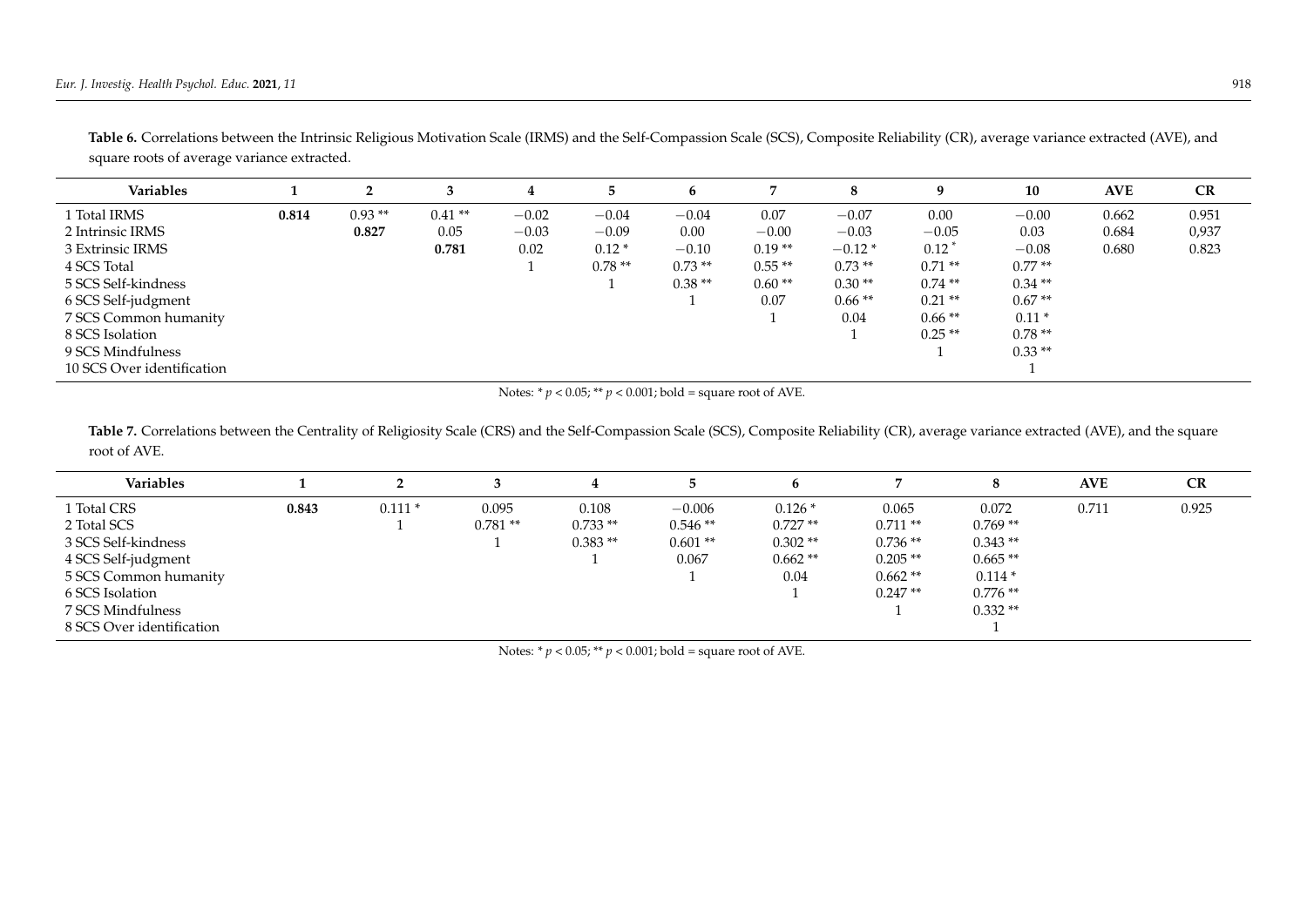#### **4. Discussion**

The general objective of this study is to validate the IRMS (10-item version) and the CRS (5-item version) for the Portuguese population, assuming that a good adjustment model would be found for each of these scales (*H1*) and that these scales would present a good convergent and divergent validity (*H2*).

Regarding the *H1*—i.e., the expectation to find a good adjustment model for the IRMS and CRS for the Portuguese population—it was possible to find a good adjustment model for the 10-item version of the IRMS and for the 5-item version of the CRS for the Portuguese population. In fact, in both cases, the model found replicates the model of the original authors (10 items and two factors for IRMS and five items and 1 factor for CRS) and the psychometric qualities of the two scales are very good (assessed by Cronbach's alpha, CR, AVE and correlations). These results are in line with those found in other populations [\[20](#page-12-19)[,22](#page-12-21)[,25\]](#page-13-1). With regard to IRMS, it was at the base of the construction and validation of the Arabic Scale of Intrinsic Religiosity [\[21\]](#page-12-20). Hafizi et al. [\[23\]](#page-12-22) validated the IRMS for Farsi (in a population of Muslims), and this version presented good psychometric quality. Regarding CRS, Esperandio et al. [\[24\]](#page-13-0) also found a good validation adjustment model for the Brazilian population, having revealed good psychometric qualities in the Brazilian cultural context. Regarding the validation of the CRS for the population of Georgia, United States, it presents acceptable and conventional indices, allowing the interpretation of individual parameters [\[27\]](#page-13-3).

The second hypothesis, *H2*, i.e., IRMS and CRS would present a good convergent and divergent validity was also confirmed. In fact, both the IRMS and the CRS presented AVE and CR values above those recommended, as well as presenting significant correlations with the SCS, although not very expressively in regard to the IRMS. Furthermore, squared root AVE values were above the correlations found. Thus, the convergent and divergent validity of the two scales was demonstrated. These results are consistent with those that the authors of other versions of these instruments have found [\[21,](#page-12-20)[23](#page-12-22)[,24](#page-13-0)[,27\]](#page-13-3).

Correlations were found between the extrinsic factor of intrinsic religious motivation and dimensions of the SCS, i.e., positive correlations were found with the dimensions of common humanity and mindfulness and negative ones with isolation. These correlations contradict that greater intrinsic religiosity potentiates greater self-compassion. However, the correlations were found to corroborate the results found by Ghorbani et al. [\[46\]](#page-13-22), who state that self-compassion is positively correlated with both intrinsic and extrinsic orientations. Significant correlations were also found between CRS and total SCS and between CRS and the isolation subscale [\[46](#page-13-22)[–48\]](#page-13-24). This is in line with the study by Souza et al. [\[49\]](#page-13-25), who found a significantly positive correlation between frequency of religious practice and self-compassion.

## **5. Conclusions**

The aim of this study was to validate instruments for the Portuguese population to assess religious motivation, as well as the centrality of religiosity, and this objective was achieved. The validation of the IRMS and CRS for the Portuguese population is of outstanding importance, as it provides researchers in the field with valid instruments and psychometric qualities to carry out research in religion and religiosity.

With regard to limitations, the sampling method used is noteworthy, since the context of isolation and social isolation that occurred during the data collection, related to the COVID-19 pandemic lockdowns, restricted the availability of questionnaires, to be published exclusively online. Another factor that may have prevented more accurate results is the fact that self-report instruments were used exclusively. The exclusive use of these instruments prevents the objectivity of the answers, thus the answer given by the participants may not correspond in the best way to their ideas.

Future studies should use larger samples and, ideally, qualitative investigations should be designed in order to better understand the participants' religious motivation.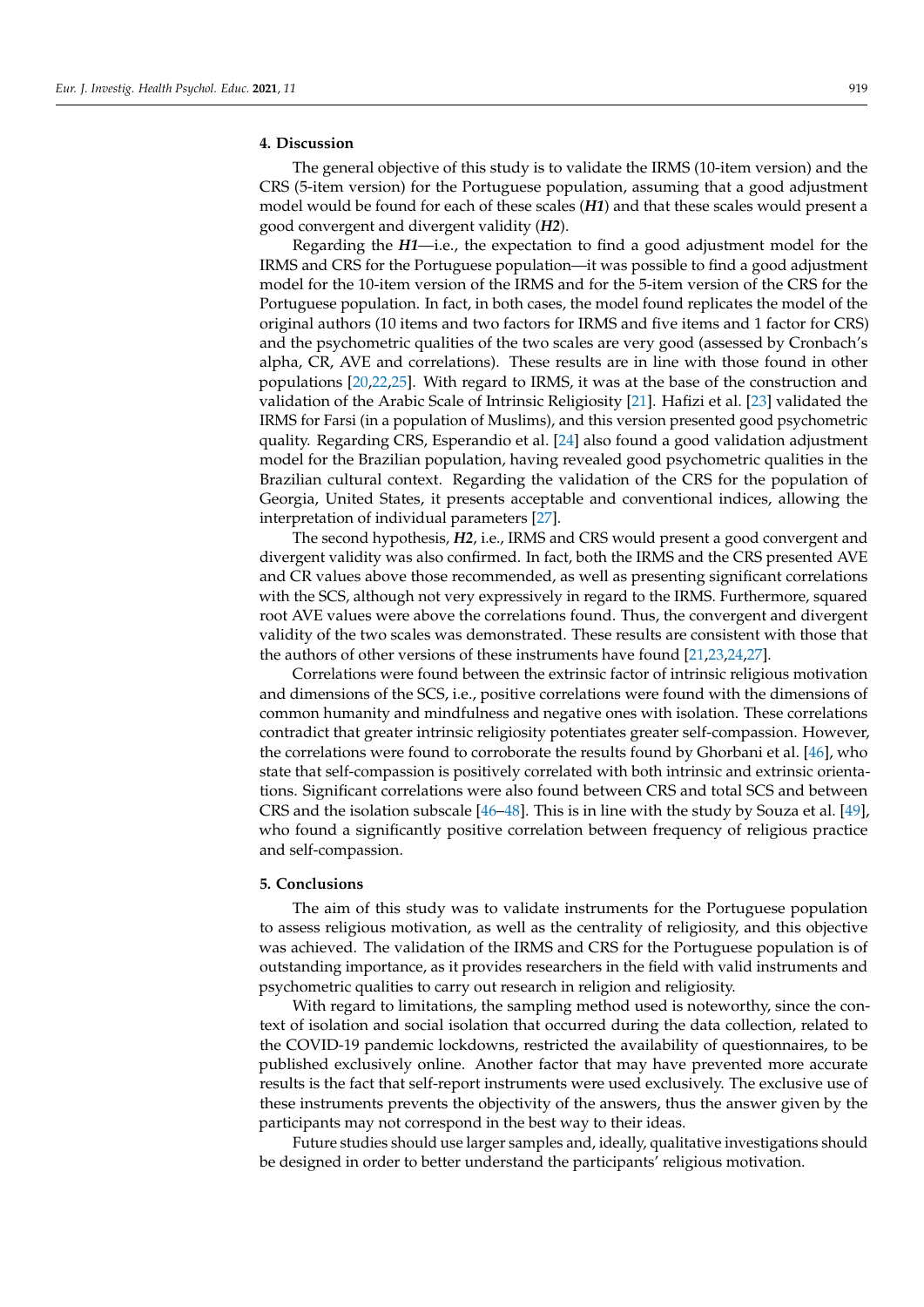**Author Contributions:** Conceptualization, P.A. and S.G.; data curation, P.A., S.G. and Â.L.; formal analysis, P.A., S.G. and Â.L.; investigation, P.A., S.G. and Â.L.; methodology, P.A. and S.G.; project administration, P.A., S.G. and Â.L.; software, P.A., S.G. and Â.L.; supervision, Â.L.; validation, M.A.P.D. and Â.L.; visualization, D.G.V., H.F.P.e.S., M.A.P.D. and Â.L.; writing—original draft, P.A., S.G. and Â.L.; writing—review and editing, D.G.V., H.F.P.e.S., M.A.P.D. and Â.L. All authors have read and agreed to the published version of the manuscript.

**Funding:** This research received no external funding.

**Institutional Review Board Statement:** The study was conducted according to the guidelines of the Declaration of Helsinki, and approved by the Ethics Committee of Universidade Católica Portuguesa in 2020 January (date acting as reference ID).

**Informed Consent Statement:** Informed consent was obtained from all subjects involved in the study.

**Data Availability Statement:** As part of consenting to the study, survey respondents were assured that raw data would remain confidential and would not be shared.

**Conflicts of Interest:** The authors declare no conflict of interest.

## **References**

- <span id="page-12-0"></span>1. Beckerson, W.T.; Durkheim, E.; Swain, T.W. The Elementary Forms of the Religious Life. *Ir. Church Q.* **1916**, *9*, 245. [\[CrossRef\]](http://doi.org/10.2307/30067652)
- <span id="page-12-1"></span>2. Leite, Â.; Vidal, D.G.; Dinis, M.A.P.; Sousa, H.F.P.; Dias, P. The Relevance of God to Religious Believers and Non-Believers. *Religions* **2020**, *11*, 212. [\[CrossRef\]](http://doi.org/10.3390/rel11040212)
- <span id="page-12-2"></span>3. James, D.W. *The Varieties of Religious Experience: A Study in Human Nature*; Penguin Books: London, UK, 1982.
- <span id="page-12-3"></span>4. Cohen, A.B. Many Forms of Culture. *Am. Psychol.* **2009**, *64*, 194–204. [\[CrossRef\]](http://doi.org/10.1037/a0015308)
- <span id="page-12-4"></span>5. Inzlicht, M.; Tullett, A.M.; Good, M. The need to believe: A neuroscience account of religion as a motivated process. *Relig. Brain Behav.* **2011**, *1*, 192–212. [\[CrossRef\]](http://doi.org/10.1080/2153599X.2011.647849)
- <span id="page-12-5"></span>6. Arnett, J.J. Emerging Adulthood: What Is It, and What Is It Good For? *Child Dev. Perspect.* **2007**, *1*, 68–73. [\[CrossRef\]](http://doi.org/10.1111/j.1750-8606.2007.00016.x)
- <span id="page-12-6"></span>7. Ano, G.G.; Vasconcelles, E.B. Religious coping and psychological adjustment to stress: A meta-analysis. *J. Clin. Psychol.* **2005**, *61*, 461–480. [\[CrossRef\]](http://doi.org/10.1002/jclp.20049)
- <span id="page-12-7"></span>8. Vitell, S.J.; Bing, M.N.; Davison, H.K.; Ammeter, A.P.; Garner, B.L.; Novicevic, M.M. Religiosity and moral identity: The mediating role of self-control. *J. Bus. Ethics* **2009**, *88*, 601–613. [\[CrossRef\]](http://doi.org/10.1007/s10551-008-9980-0)
- <span id="page-12-8"></span>9. De Freitas, M.H. Psicologia religiosa: Psicologia da religião/espiritualidade, ou psicologia e religião/espiritualidade? *Rev. Pist. Prax.* **2017**, *9*, 89. [\[CrossRef\]](http://doi.org/10.7213/2175-1838.09.001.DS04)
- <span id="page-12-9"></span>10. Hindriks, P.; Verkuyten, M.; Coenders, M. Interminority Attitudes: The Roles of Ethnic and National Identification, Contact, and Multiculturalism. *Soc. Psychol. Q.* **2014**, *77*, 54–74. [\[CrossRef\]](http://doi.org/10.1177/0190272513511469)
- <span id="page-12-10"></span>11. Carneiro, A.; Sousa, H.F.P.; Dinis, M.A.P.; Leite, Â. Human values and religion: Evidence from the european social survey. *Soc. Sci.* **2021**, *10*, 75. [\[CrossRef\]](http://doi.org/10.3390/socsci10020075)
- <span id="page-12-11"></span>12. Wulff, D.H. *Psychology of Religion: Classic and Contemporary*, 2nd ed.; Hamilton Printing: Hamilton, TX, USA, 1997.
- <span id="page-12-12"></span>13. Freud, S. Obsessive Actions and Religious Practices. In *The Standard Edition of the Complete Psychological Works of Sigmund Freud (Trans. & Ed. James Strachey) Volume IX (1906–1908)*; Freud, S., Ed.; W. W. Norton & Company: New York, NY, USA, 1976; pp. 115–128.
- <span id="page-12-13"></span>14. Barrett, J.L. *Why Would Anyone Believe in God?* AltaMira Press: Lanham, MA, USA, 2004.
- <span id="page-12-14"></span>15. Barrett, J.L. Keeping science in cognitive science of religion: Needs of the field. In *The Evolution of Religion: Studies, Theories, and Critiques*; Bulbulia, J., Sosis, R., Al., E.H., Eds.; Collins Foundation Press: Santa Margarita, CA, USA, 2007.
- <span id="page-12-15"></span>16. Kelemen, D.; Rosset, E. The Human Function Compunction: Teleological explanation in adults. *Cognition* **2009**, *111*, 138–143. [\[CrossRef\]](http://doi.org/10.1016/j.cognition.2009.01.001)
- <span id="page-12-16"></span>17. Uzarevic, F.; Coleman, T.J. The psychology of nonbelievers. *Curr. Opin. Psychol.* **2021**, *40*, 131–138. [\[CrossRef\]](http://doi.org/10.1016/j.copsyc.2020.08.026) [\[PubMed\]](http://www.ncbi.nlm.nih.gov/pubmed/33069981)
- <span id="page-12-17"></span>18. Anczyk, A.; Grzymała-Moszcyńska, H. *The Psychology of Migration: Facing Cultural and Religious Diversity; Brill: Leiden*, The Netherlands, 2021.
- <span id="page-12-18"></span>19. Ghorbani, N.; Watson, P.J.; Khan, Z.H. Theoretical, Empirical, and Potential Ideological Dimensions of Using Western Conceptualizations to Measure Muslim Religious Commitments. *J. Muslim Ment. Health* **2007**, *2*, 113–131. [\[CrossRef\]](http://doi.org/10.1080/15564900701613041)
- <span id="page-12-19"></span>20. Allport, G.W.; Ross, J.M. Personal religious orientation and prejudice. *J. Personal. Soc. Psychol.* **1967**, *5*, 432–443. [\[CrossRef\]](http://doi.org/10.1037/h0021212)
- <span id="page-12-20"></span>21. Abdel-Khalek, A.M. The Construction and Validation of the Arabic Scale of Intrinsic Religiosity (ASIR). *Psychol. Behav. Sci. Int. J.* **2017**, *724*, 4. [\[CrossRef\]](http://doi.org/10.19080/PBSIJ.2017.04.555644)
- <span id="page-12-21"></span>22. Eskelinen, V.; Pauha, T.; Kunst, J.; Räsänen, A.; Jasinskaja-Lahti, I. Exploring religiosity and attitudes towards Christians and non-believers among recent Muslim refugees to Finland. *Int. J. Intercult. Relat.* **2021**, *80*, 206–216. [\[CrossRef\]](http://doi.org/10.1016/j.ijintrel.2020.10.007)
- <span id="page-12-22"></span>23. Hafizi, S.; Koenig, H.G.; Khalifa, D.A. Psychometric Properties of the Farsi Version of Hoge Intrinsic Religiosity Scale in Muslims: A Brief Report. *Pastoral Psychol.* **2015**, *64*, 839–845. [\[CrossRef\]](http://doi.org/10.1007/s11089-015-0648-2)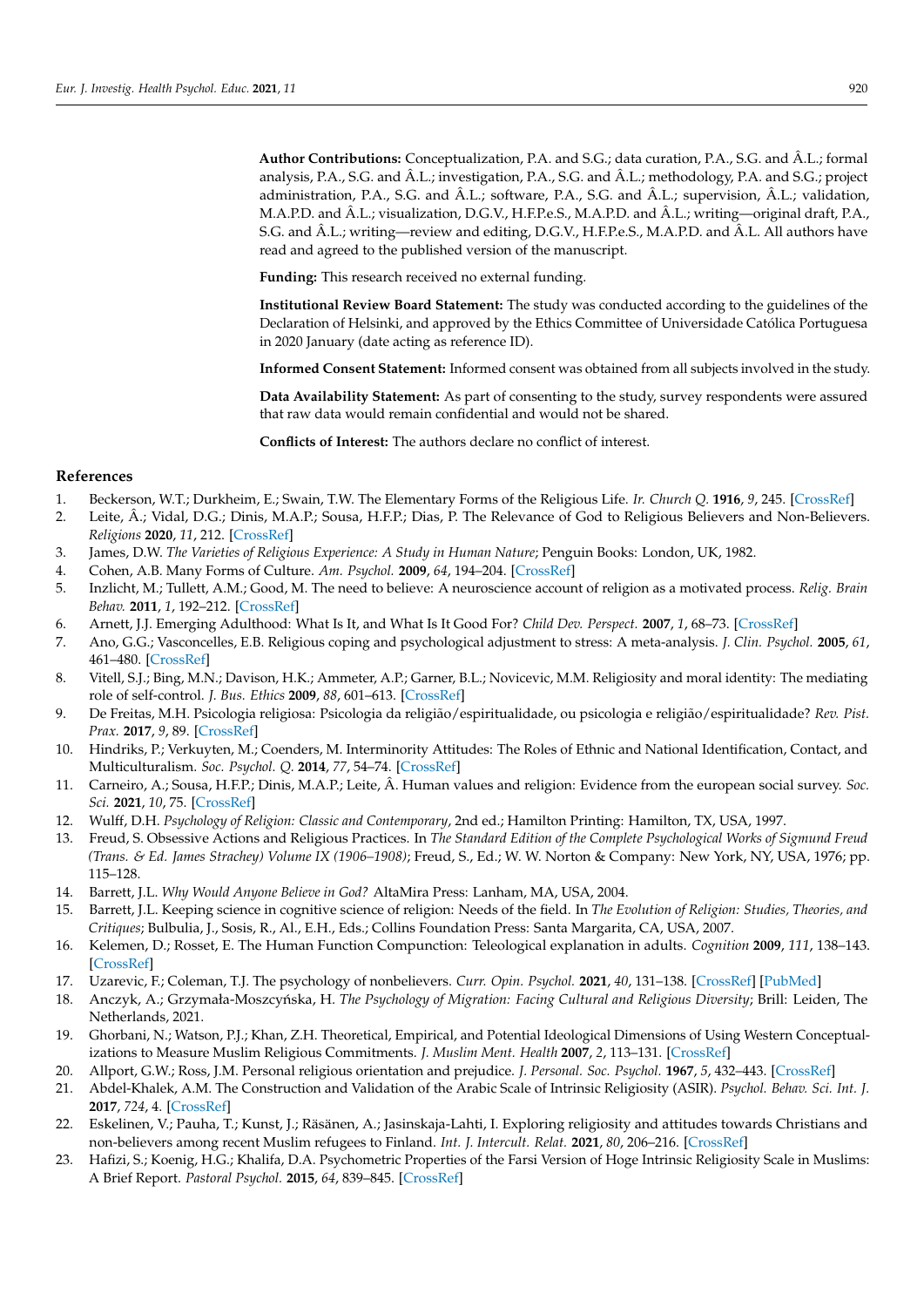- <span id="page-13-0"></span>24. Esperandio, M.R.G.; August, H.; Viacava, J.J.C.; Huber, S.; Fernandes, M.L. Brazilian validation of centrality of religiosity scale (CRS-10BR AND CRS-5BR). *Religions* **2019**, *10*, 508. [\[CrossRef\]](http://doi.org/10.3390/rel10090508)
- <span id="page-13-1"></span>25. Roznowski, B.; Zarzycka, B. Centrality of religiosity as a predictor of work orientation styles and work engagement: A moderating ˙ role of gender. *Religions* **2020**, *11*, 387. [\[CrossRef\]](http://doi.org/10.3390/rel11080387)
- <span id="page-13-2"></span>26. Francis, L.J.; Wilcox, C. Religion and gender orientation. *Personal. Individ. Differ.* **1996**, *20*, 119–121. [\[CrossRef\]](http://doi.org/10.1016/0191-8869(95)00135-S)
- <span id="page-13-3"></span>27. Ackert, M.; Maglakelidze, E.; Badurashvili, I.; Huber, S. Validation of the Short Forms of the Centrality of Religiosity Scale in Georgia. *Religions* **2020**, *11*, 57. [\[CrossRef\]](http://doi.org/10.3390/rel11020057)
- <span id="page-13-4"></span>28. Hoge, R. A Validated Intrinsic Religious Motivation Scale. *J. Sci. Study Relig.* **1972**, *11*, 369. [\[CrossRef\]](http://doi.org/10.2307/1384677)
- <span id="page-13-5"></span>29. Batson, C.D. Religion as Prosocial: Agent or Double Agent? *J. Sci. Study Relig.* **1976**, *15*, 29. [\[CrossRef\]](http://doi.org/10.2307/1384312)
- <span id="page-13-6"></span>30. Batson, C.D.; Schoenrade, P.A. Measuring Religion as Quest: 1) Validity Concerns. *J. Sci. Study Relig.* **1991**, *30*, 416. [\[CrossRef\]](http://doi.org/10.2307/1387277)
- <span id="page-13-7"></span>31. Batson, C.D.; Schoenrade, P.A. Measuring Religion as Quest: 2) Reliability Concerns. *J. Sci. Study Relig.* **1991**, *30*, 430. [\[CrossRef\]](http://doi.org/10.2307/1387278)
- <span id="page-13-8"></span>32. Huber, S. *Zentralität und Inhalt: Ein Neues Multidimensionales Messmodell der Religiosität*; Springer Fachmedien Wiesbaden: Wiesbaden, Germany, 2003.
- <span id="page-13-9"></span>33. Huber, S.; Huber, O.W. The Centrality of Religiosity Scale (CRS). *Religions* **2012**, *3*, 710–724. [\[CrossRef\]](http://doi.org/10.3390/rel3030710)
- <span id="page-13-10"></span>34. Park, C.L. Religiousness/spirituality and health: A meaning systems perspective. *J. Behav. Med.* **2007**, *30*, 319–328. [\[CrossRef\]](http://doi.org/10.1007/s10865-007-9111-x)
- <span id="page-13-11"></span>35. Glock, C.Y. On the study of religious commitment. *Relig. Educ.* **1962**, *57*, 98–110. [\[CrossRef\]](http://doi.org/10.1080/003440862057S407)
- <span id="page-13-12"></span>36. Neff, K.D. The Development and Validation of a Scale to Measure Self-Compassion. *Self Identity* **2003**, *2*, 223–250. [\[CrossRef\]](http://doi.org/10.1080/15298860309027)
- <span id="page-13-13"></span>37. Krok, D.; Zarzycka, B.; Telka, E. The Religious Meaning System and Resilience in Spouse Caregivers of Cancer Patients: A Moderated Mediation Model of Hope and Affect. *J. Relig. Health* **2021**, *60*, 2960–2976. [\[CrossRef\]](http://doi.org/10.1007/s10943-021-01278-7)
- <span id="page-13-14"></span>38. Appel, J.E.; Park, C.L.; Wortmann, J.H.; van Schie, H.T. Meaning Violations, Religious/Spiritual Struggles, and Meaning in Life in the Face of Stressful Life Events. *Int. J. Psychol. Relig.* **2020**, *30*, 1–17. [\[CrossRef\]](http://doi.org/10.1080/10508619.2019.1611127)
- <span id="page-13-15"></span>39. Nash, D.; Stark, R.; Glock, C.Y. American Piety: The Nature of Religious Commitment. *Soc. Forces* **1968**, *47*, 232. [\[CrossRef\]](http://doi.org/10.2307/2575164)
- <span id="page-13-16"></span>40. Seligman, M.E.; Csikszentmihalyi, M. Positive psychology. An introduction. *Am. Psychol.* **2000**, *55*, 5–14. [\[CrossRef\]](http://doi.org/10.1037/0003-066X.55.1.5)
- <span id="page-13-17"></span>41. Forsman, A.K.; Wahlbeck, K.; Aarø, L.E.; Alonso, J.; Barry, M.M.; Brunn, M.; Cardoso, G.; Cattan, M.; De Girolamo, G.; Eberhard-Gran, M.; et al. Research priorities for public mental health in Europe: Recommendations of the ROAMER project. *Eur. J. Public Health* **2015**, *25*, 249–254. [\[CrossRef\]](http://doi.org/10.1093/eurpub/cku232) [\[PubMed\]](http://www.ncbi.nlm.nih.gov/pubmed/25678606)
- <span id="page-13-18"></span>42. Kotera, Y.; Ting, S.H. Positive Psychology of Malaysian University Students: Impacts of Engagement, Motivation, Self-Compassion, and Well-being on Mental Health. *Int. J. Ment. Health Addict.* **2021**, *19*, 227–239. [\[CrossRef\]](http://doi.org/10.1007/s11469-019-00169-z)
- <span id="page-13-19"></span>43. Gilbert, P. *The Compassionate Mind: A New Approach to Life's Challenges*; New Harbinger: Oakland, CA, USA, 2010.
- <span id="page-13-20"></span>44. Neff, K.D.; Kirkpatrick, K.L.; Rude, S.S. Self-compassion and adaptive psychological functioning. *J. Res. Personal.* **2007**, *41*, 139–154. [\[CrossRef\]](http://doi.org/10.1016/j.jrp.2006.03.004)
- <span id="page-13-21"></span>45. Yarnell, L.M.; Stafford, R.E.; Neff, K.D.; Reilly, E.D.; Knox, M.C.; Mullarkey, M. Meta-Analysis of Gender Differences in Self-Compassion. *Self Identity* **2015**, *14*, 499–520. [\[CrossRef\]](http://doi.org/10.1080/15298868.2015.1029966)
- <span id="page-13-22"></span>46. Ghorbani, N.; Watson, P.J.; Kashanaki, H.; Chen, Z.J. Diversity and Complexity of Religion and Spirituality in Iran: Relationships with Self-Compassion and Self-Forgiveness. *Int. J. Psychol. Relig.* **2017**, *27*, 157–171. [\[CrossRef\]](http://doi.org/10.1080/10508619.2017.1340100)
- <span id="page-13-23"></span>47. Ghorbani, N.; Watson, P.J.; Chen, Z.; Norballa, F. Self-Compassion in Iranian Muslims: Relationships with Integrative Self-Knowledge, Mental Health, and Religious Orientation. *Int. J. Psychol. Relig.* **2012**, *22*, 106–118. [\[CrossRef\]](http://doi.org/10.1080/10508619.2011.638601)
- <span id="page-13-24"></span>48. Rezapour-Mirsaleh, Y.; Abolhasani, F.; Amini, R.; Choobforoushzadeh, A.; Masoumi, S.; Shameli, L. Effect of Self-Compassion Intervention based on a Religious Perspective on the Anxiety and Quality of Life of Infertile Women: A Quasi-Experimental Study. *Research Square* **2020**. [\[CrossRef\]](http://doi.org/10.21203/rs.3.rs-25046/v1)
- <span id="page-13-25"></span>49. De Souza, L.K.; Reppold, C.T.; Tavares, I.; Hutz, C.S. Self-compassion in religious practitioners: Criterion validity evidence for the Self-Compassion Scale—Brazil. *Psico* **2020**, *51*, e32939. [\[CrossRef\]](http://doi.org/10.15448/1980-8623.2020.2.32939)
- <span id="page-13-26"></span>50. World Medical Association declaration of Helsinki: Ethical principles for medical research involving human subjects. *JAMA J. Am. Med. Assoc.* **2013**, *310*, 2191–2194. [\[CrossRef\]](http://doi.org/10.1001/jama.2013.281053)
- <span id="page-13-27"></span>51. Allport, G.W. *The Individual and His Religion*; Macmillan: New York, NY, USA, 1950.
- <span id="page-13-28"></span>52. Feagin, J.R. Prejudice and Relegious Types: A Focused Study of Southern Fundamentalists. *J. Sci. Study Relig.* **1964**, *4*, 3. [\[CrossRef\]](http://doi.org/10.2307/1385200)
- <span id="page-13-29"></span>53. Raes, F.; Pommier, E.; Neff, K.D.; Van Gucht, D. Construction and factorial validation of a short form of the Self-Compassion Scale. *Clin. Psychol. Psychother.* **2011**, *18*, 250–255. [\[CrossRef\]](http://doi.org/10.1002/cpp.702)
- <span id="page-13-30"></span>54. Castilho, P.; Pinto-Gouveia, J.; Duarte, J. Evaluating the Multifactor Structure of the Long and Short Versions of the Self-Compassion Scale in a Clinical Sample. *J. Clin. Psychol.* **2015**, *71*, 856–870. [\[CrossRef\]](http://doi.org/10.1002/jclp.22187)
- <span id="page-13-31"></span>55. Kaiser, H.F. An index of factorial simplicity. *Psychometrika* **1974**, *39*, 31–36. [\[CrossRef\]](http://doi.org/10.1007/BF02291575)
- <span id="page-13-32"></span>56. Bartlett, M.S. Tests of Significance in Factor Analysis. *Br. J. Stat. Psychol.* **1950**, *3*, 77–85. [\[CrossRef\]](http://doi.org/10.1111/j.2044-8317.1950.tb00285.x)
- <span id="page-13-33"></span>57. Kaiser, H.F. The Application of Electronic Computers to Factor Analysis. *Educ. Psychol. Meas.* **1960**, *20*, 141–151. [\[CrossRef\]](http://doi.org/10.1177/001316446002000116)
- <span id="page-13-34"></span>58. Carpenter, S. Ten Steps in Scale Development and Reporting: A Guide for Researchers. *Commun. Methods Meas.* **2018**, *12*, 25–44. [\[CrossRef\]](http://doi.org/10.1080/19312458.2017.1396583)
- <span id="page-13-35"></span>59. Satorra, A.; Bentler, P.M. A scaled difference chi-square test statistic for moment structure analysis. *Psychometrika* **2001**, *66*, 507–514. [\[CrossRef\]](http://doi.org/10.1007/BF02296192)